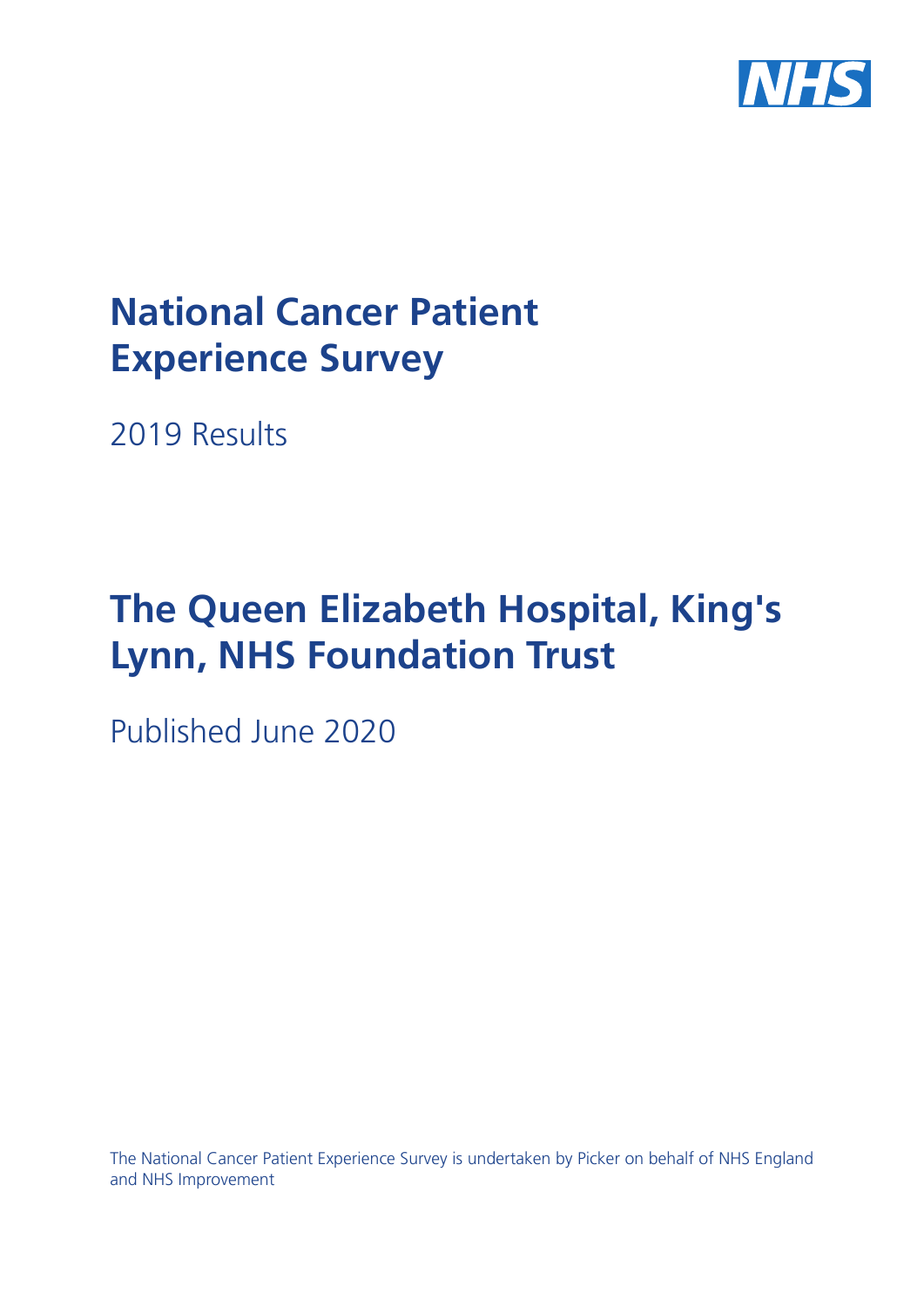# **Executive Summary** Case Mix Adjusted scores

### **Cancer Dashboard Questions**

The following seven questions are included in phase 1 of the Cancer Dashboard developed by Public Health England and NHS England:

Q61. Patient's average rating of care scored from very poor to very good

| $\Omega$ | $\overline{2}$                                                | 3 | $\overline{4}$ | 5 | 6 | $\overline{7}$ | 8   | 9 | 10                                                                                            |  |
|----------|---------------------------------------------------------------|---|----------------|---|---|----------------|-----|---|-----------------------------------------------------------------------------------------------|--|
|          |                                                               |   |                |   |   |                | 8.8 |   |                                                                                               |  |
| 82%      |                                                               |   |                |   |   |                |     |   | Q18. Patient definitely involved as much as they wanted in decisions about care and treatment |  |
|          |                                                               |   |                |   |   |                |     |   | Q19. Patient given the name of a CNS who would support them through their treatment           |  |
|          | Q20. Patient found it very or quite easy to contact their CNS |   |                |   |   |                |     |   |                                                                                               |  |
| 86%      |                                                               |   |                |   |   |                |     |   | Q39. Patient always felt they were treated with respect and dignity while in hospital         |  |
| 90%      | leaving hospital                                              |   |                |   |   |                |     |   | Q41. Hospital staff told patient who to contact if worried about condition or treatment after |  |
| 57%      | treatment                                                     |   |                |   |   |                |     |   | Q55. General practice staff definitely did everything they could to support patient during    |  |

### **Questions Outside Expected Range**

|                                                                             |            | Case Mix Adjusted Scores   |                            |                   |
|-----------------------------------------------------------------------------|------------|----------------------------|----------------------------|-------------------|
|                                                                             | 2019 Score | Lower<br>Expected<br>Range | Upper<br>Expected<br>Range | National<br>Score |
| Q20. Patient found it very or quite easy to contact their CNS               | 90%        | 80%                        | 90%                        | 85%               |
| Q27. Beforehand, patient had all the information needed about the operation | 99%        | 94%                        | 99%                        | 96%               |

|                                                                                                        |            | Case Mix Adjusted Scores   |                            |                   |
|--------------------------------------------------------------------------------------------------------|------------|----------------------------|----------------------------|-------------------|
|                                                                                                        | 2019 Score | Lower<br>Expected<br>Range | Upper<br>Expected<br>Range | National<br>Score |
| $\sqrt{Q}$ 10. Patient told they could bring a family member or friend when first told they had cancer | 71%        | 71%                        | 82%                        | 77%               |
| Q31. Patient had confidence and trust in all doctors treating them                                     | 77%        | 78%                        | 90%                        | 84%               |
| Q54. GP given enough information about patient's condition and treatment                               | 91%        | 93%                        | 98%                        | 95%               |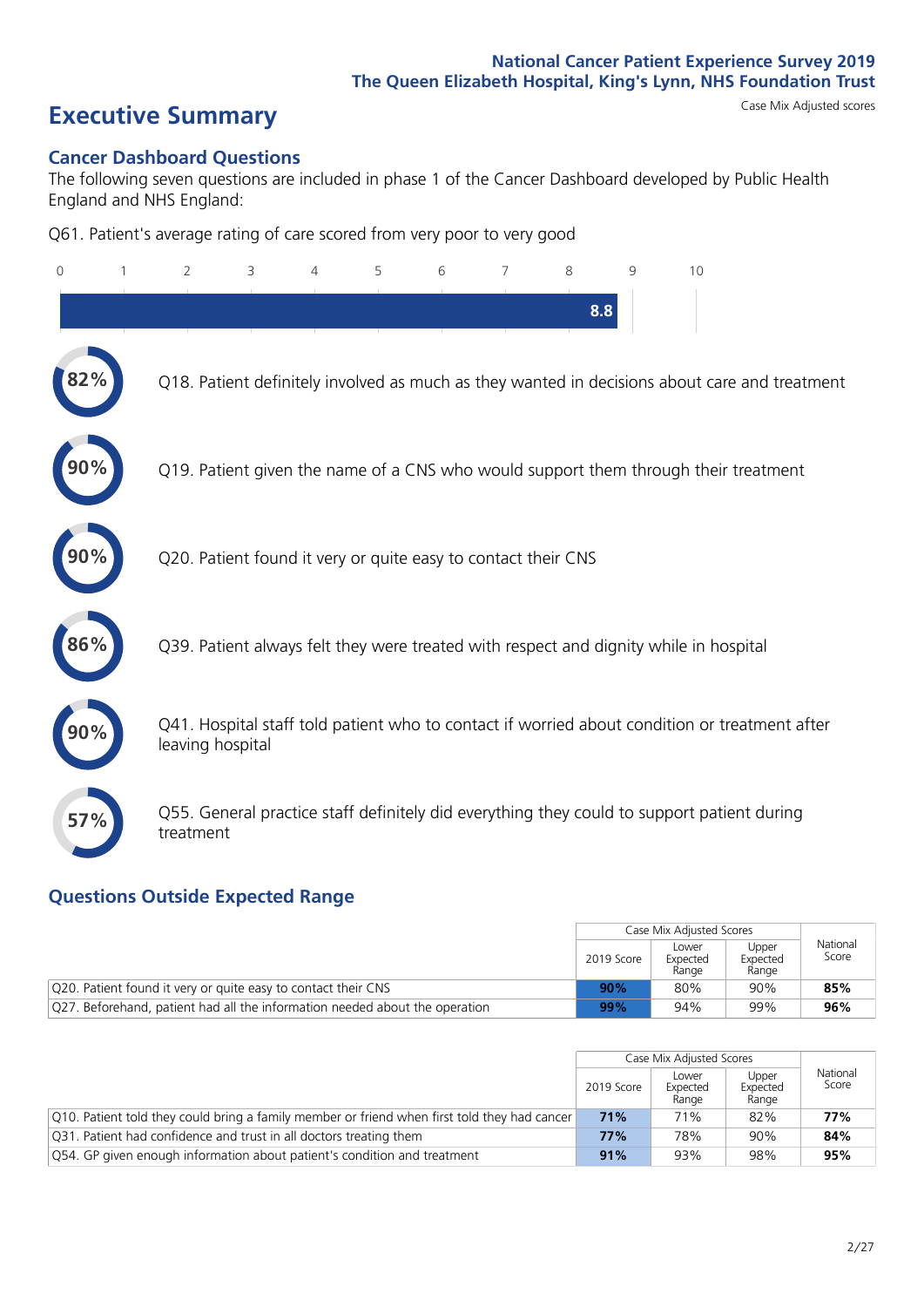## **Introduction**

The National Cancer Patient Experience Survey 2019 is the ninth iteration of the survey first undertaken in 2010. It has been designed to monitor national progress on cancer care; to provide information to drive local quality improvements; to assist commissioners and providers of cancer care; and to inform the work of the various charities and stakeholder groups supporting cancer patients.

The survey was overseen by a national Cancer Patient Experience Advisory Group. This Advisory Group set the principles and objectives of the survey programme and guided questionnaire development. The survey was commissioned and managed by NHS England. The survey provider, Picker, is responsible for designing, running and analysing the survey.

The 2019 survey involved 143 NHS Trusts. Out of 111,366 people, 67,858 people responded to the survey, yielding a response rate of 61%.

# **Methodology**

### **Eligibility, eldwork and survey methods**

The sample for the survey included all adult (aged 16 and over) NHS patients, with a confirmed primary diagnosis of cancer, discharged from an NHS Trust after an inpatient episode or day case attendance for cancer related treatment in the months of April, May and June 2019. The fieldwork for the survey was undertaken between December 2019 and March 2020.

As in the previous four years, the survey used a mixed mode methodology. Questionnaires were sent by post, with two reminders where necessary, but also included an option to complete the questionnaire online. A Freephone helpline and email was available for respondents to opt out, ask questions about the survey, enable them to complete their questionnaire over the phone and provide access to a translation and interpreting facility for those whose first language was not English.

### **Case-mix adjustment**

Both unadjusted and adjusted scores are presented in this report. Case-mix adjusted scores allows us to account for the impact that differing patient populations might have on results. By using the case-mix adjusted estimates we can obtain a greater understanding of how a Trust is performing given their patient population. The factors taken into account in this case-mix adjustment are gender, age, ethnic group, deprivation, and tumour group.

### **Scoring methodology**

Fifty-two questions from the questionnaire are scored as these questions relate directly to patient experience. For all but one question (Q61), scores are presented as the percentage of positive responses out of all scored responses. For Q61, respondents rate their overall care on a scale of 0 to 10, of which the average was calculated for this question's presented score. The percentages in this report have been rounded to the nearest percentage point. Therefore, in some cases the figures do not appear to add up to 100%.

### **Statistical significance**

In the reporting of 2019 results, appropriate statistical tests have been undertaken to identify unadjusted scores for which the change over time is 'statistically significant'. Thirty-seven scored questions in 2019 have been compared with those of 2018 and a statistically significant change between the two years has been reported where identified.

For the scored questions that are comparable beyond 2018, statistically significant change over the five years has also been reported where identified. A statistically significant difference means that the change in the result is very unlikely to have occurred by sampling variation.

### **Suppression**

### **Question-level suppression**

For scores where the base size per question is  $<$ 21, the score will be suppressed and replaced with an asterisk (\*). The base size will include neutral response options.

### **Double suppression**

If any group within a particular sub-group breakdown (such as the tumour group breakdown) has <21 responses, then the figure for this particular group is suppressed and replaced with an asterisk (\*). If there is only one group within the sub-group breakdown that has <21 respondents, and is therefore suppressed, the group with the next lowest number of respondents is also supressed and replaced with an asterisk (\*) (regardless if it is greater than or less than 21).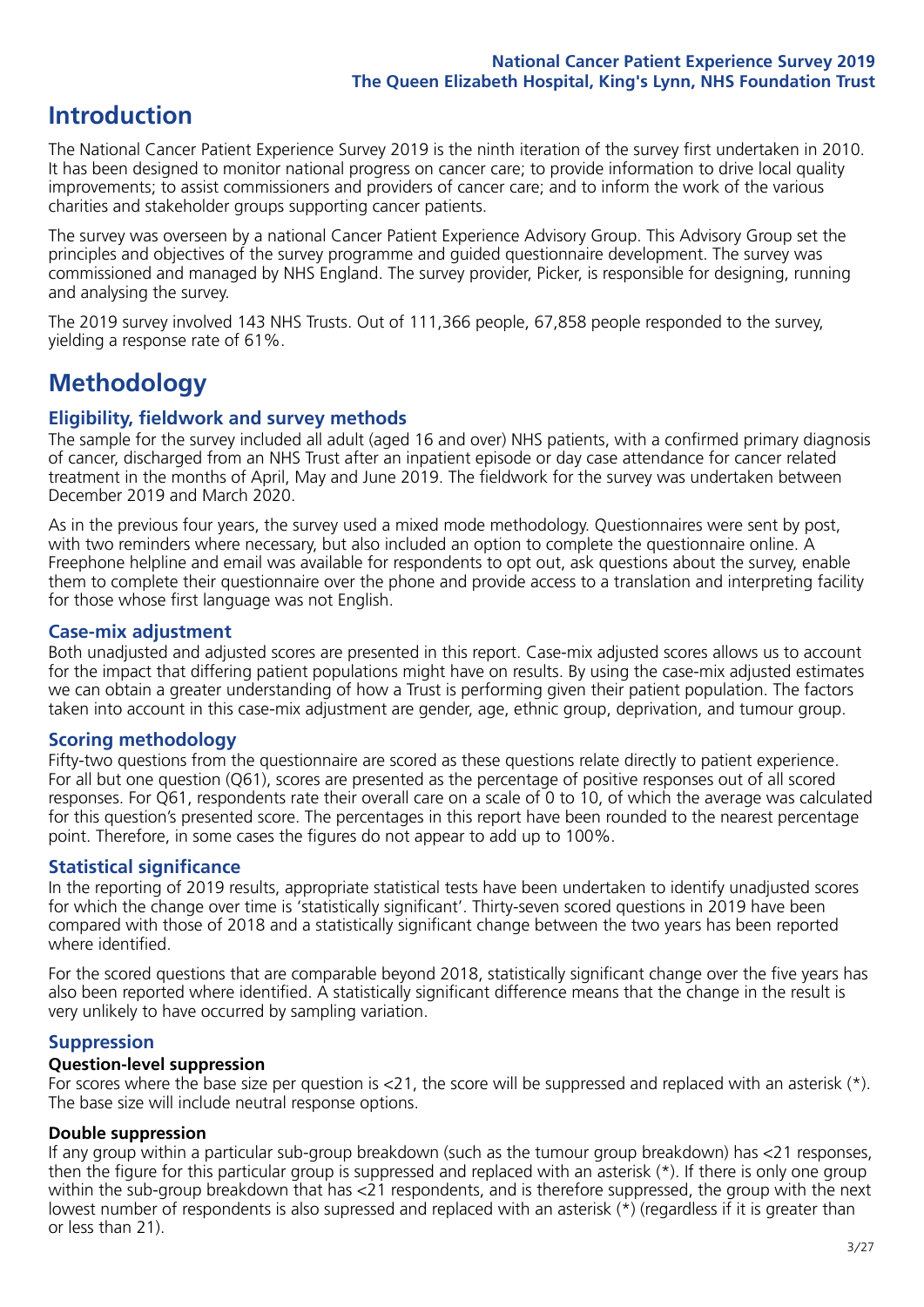## **Understanding the results**

This report shows how this Trust scored for each question in the survey, compared with national results and previous year's results. It is aimed at helping individual Trusts to understand their performance and identify areas for local improvement. Below is a description of the type of results presented within this report and how to understand them.

### **Expected range charts**

The expected range charts in this report show a bar with the lowest and highest score received for each question nationally. Within this bar, an expected range is given (in grey) and a black diamond represents the actual score for this Trust.

Trusts whose score is above the upper limit of the expected range (in the dark blue) are positive outliers, with a score statistically significantly higher than the national mean. This indicates that the Trust performs better than what Trusts of the same size and demographics are expected to perform. The opposite is true if the score is below the lower limit of the expected range (in the light blue); these are negative outliers. For scores within the expected range (in the grey), the score is what we would expect given the Trust's size and demographics.

### **Comparability tables**

The comparability tables show the 2018 and 2019 unadjusted scores for this Trust for each scored question. If there is a significant change from 2018 and 2019 or overall from 2015 to 2019, an arrow will be presented for the direction of change. The adjusted 2019 score will also be presented for each scored question along with the lower and upper expected range and national score. Scores above the upper limit of the expected range will be highlighted dark blue, scores below the lower limit of the expected range will be highlighted light blue, and scores within the lower and upper limit of the expected ranges will be highlighted grey.

### **Tumour type tables**

The tumour type tables show the unadjusted scores for each scored question for each of the 13 tumour groups. The national score for that tumour group is also shown. Unadjusted scores for the same tumour type across different Trusts may not be comparable, as they do not account for the impact that differing patient populations might have on results. Central nervous system is abbreviated as 'CNS' and lower gastrointestinal tract is abbreviated as 'LGT' throughout this report.

### **Year on year charts**

The year on year charts show five columns representing the unadjusted scores of the last five years (2015, 2016, 2017, 2018 and 2019) for each scored question.

#### **Notes on specific questions**

Following the development phase of the 2019 survey, several changes were made to the questionnaire. Six scored questions were amended (Q5, Q18, Q30, Q35, Q56 and Q60) and one non-scored question (Q29) was amended that impacted the comparability of questions Q30 to Q41. Of all questions changed or impacted by change, only Q60 is presented with historical comparisons; though the results should be interpreted with caution.

### **Unadjusted data and case-mix adjusted data**

Unadjusted data should be used to see the actual responses from patients relating to the Trust. Case-mix adjusted data, together with expected ranges, should be used to understand whether the results are significantly higher or lower than national results taking account of the patient mix.

### **Further information**

This research was carried out in accordance with the international standard for organisations conducting social research (accreditation to ISO20252:2012; certificate number GB08/74322). The 2019 survey data has been produced and published in line with the Code of Practice for Official Statistics.

For more information on the methodology, please see the Technical Document. It can be viewed along with the 2019 questionnaire and survey quidance on the website at [www.ncpes.co.uk](https://www.ncpes.co.uk/supporting-documents). For all other outputs at National, Trust, CCG and Cancer Alliance level, please see the PDF reports, Excel tables and dashboards at [www.ncpes.co.uk.](https://www.ncpes.co.uk/current-results)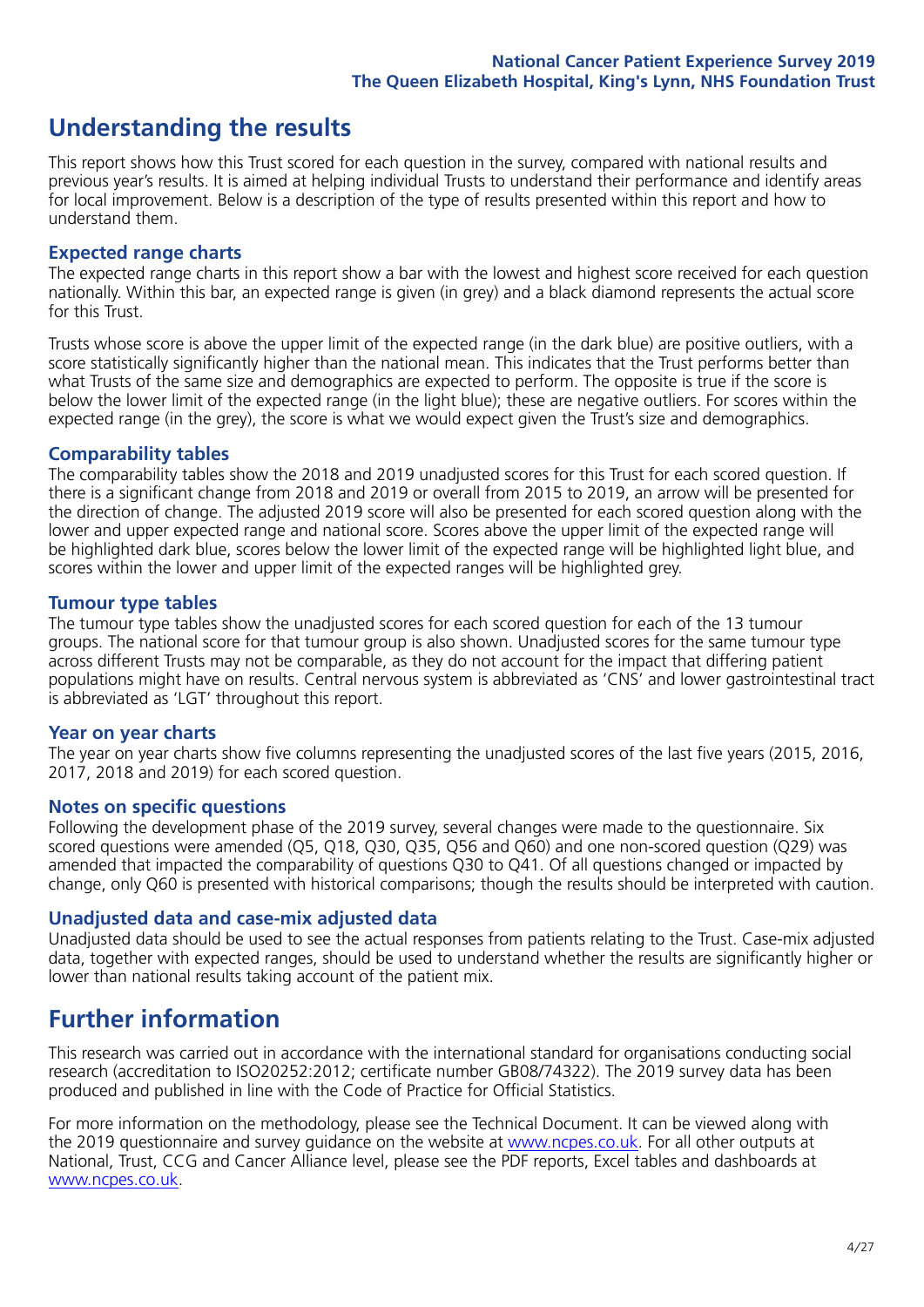### **Response Rate**

### **Overall Response Rate**

409 patients responded out of a total of 623 patients, resulting in a response rate of 66%.

|          | Sample Size | Adjusted<br>Sample | Completed | Response Rate |
|----------|-------------|--------------------|-----------|---------------|
| Trust    | 669         | 623                | 409       | 66%           |
| National | 119.855     | 111,366            | 67.858    | 61%           |

### **Respondents by Survey Type**

|                            | Number of<br>Respondents |
|----------------------------|--------------------------|
| Online                     | 29                       |
| Paper                      | 380                      |
| Phone                      | $\left( \right)$         |
| <b>Translation Service</b> |                          |

### **Respondents by Tumour Group**

|                      | Number of<br>Respondents |
|----------------------|--------------------------|
| Brain / CNS          | 1                        |
| <b>Breast</b>        | 95                       |
| Colorectal / LGT     | 57                       |
| Gynaecological       | 21                       |
| Haematological       | 62                       |
| <b>Head and Neck</b> | $\overline{\phantom{a}}$ |
| Lung                 | 29                       |
| Prostate             | 28                       |
| Sarcoma              | 1                        |
| Skin                 | 14                       |
| <b>Upper Gastro</b>  | 17                       |
| Urological           | 46                       |
| Other                | 36                       |

### **Respondents by Age and Gender**

Respondents year of birth has been used to determine age. This information has been amalgamated into 8 age bands. The age and gender distribution for the Trust was as follows:

|        | Age 16-24 | Age 25-34 | Age 35-44 | Age 45-54 | Age 55-64 | Age 65-74 | Age 75-84 | Age 85+                  | Total |
|--------|-----------|-----------|-----------|-----------|-----------|-----------|-----------|--------------------------|-------|
| Male   |           |           |           |           | 15        | 81        | 52        | $\mathbf{A}$<br><u>_</u> | 179   |
| Female |           |           |           | 24        | 56        | 69        | 65        | 10                       | 230   |
| Total  |           |           | b         | 32        | 71        | 150       | 117       | 31                       | 409   |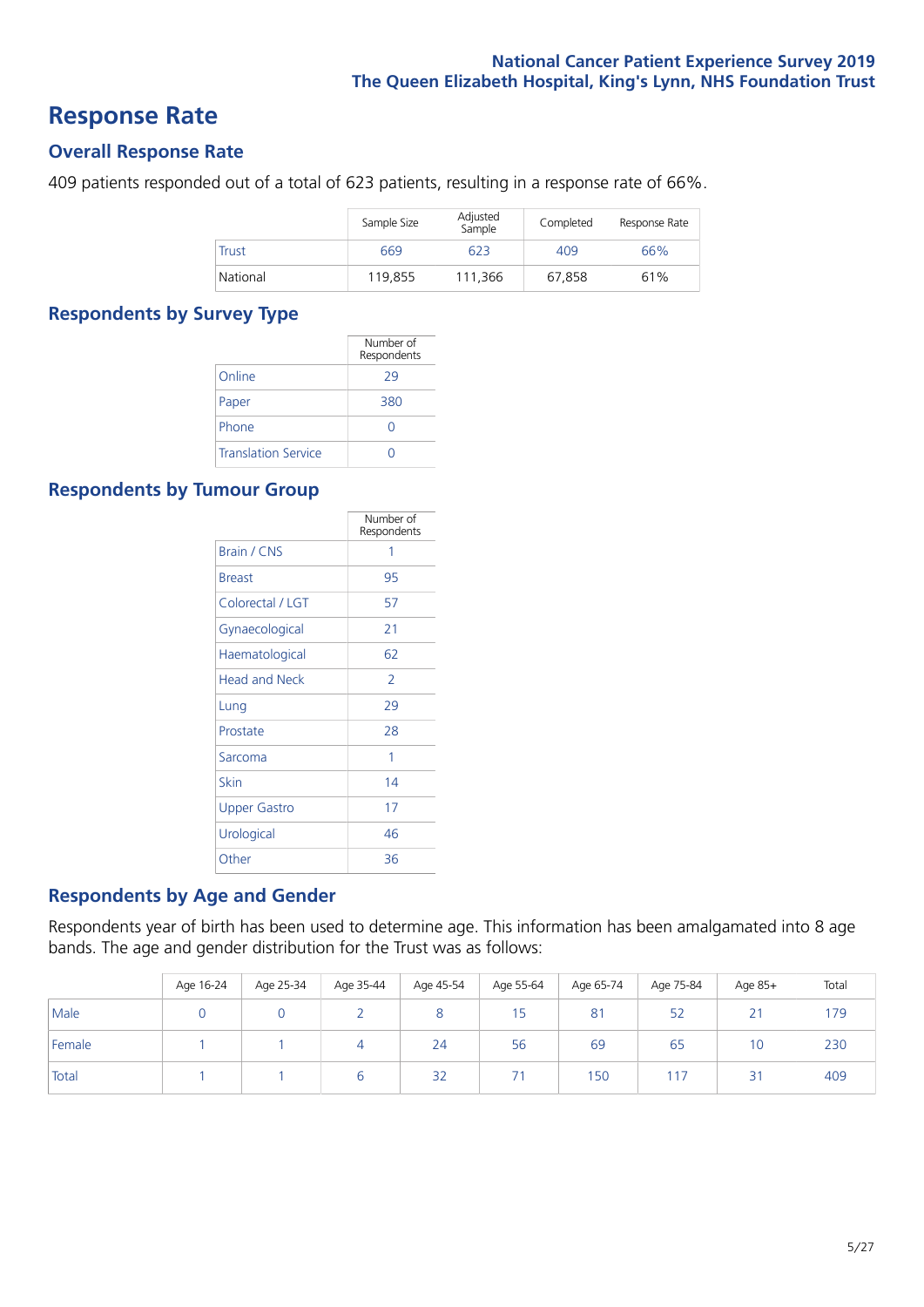# **Expected Range Charts**

| Lower Expected Range<br>Average                                                                                                                                                                                                                                                                                                                                                                                                                                                                                             |       |     | Upper Expected Range |     |     |     |            | Case Mix Adjusted Score |                   |                   |                 |
|-----------------------------------------------------------------------------------------------------------------------------------------------------------------------------------------------------------------------------------------------------------------------------------------------------------------------------------------------------------------------------------------------------------------------------------------------------------------------------------------------------------------------------|-------|-----|----------------------|-----|-----|-----|------------|-------------------------|-------------------|-------------------|-----------------|
| <b>SEEING YOUR GP</b><br>Q1. Saw GP once or twice before being told they needed to go to<br>hospital<br>Q2. Patient thought they were seen as soon as necessary                                                                                                                                                                                                                                                                                                                                                             | $0\%$ | 10% | 20%                  | 30% | 40% | 50% | 60%        | 70%                     | 80%<br>80%        | 86%               | 90% 100%        |
| <b>DIAGNOSTIC TESTS</b><br>Q5. Received all the information needed about the test<br>Q6. The length of time waiting for the test to be done was about<br>right<br>Q7. Test results explained in completely understandable way                                                                                                                                                                                                                                                                                               | 0%    | 10% | 20%                  | 30% | 40% | 50% | 60%        | 70%                     | 80%<br>79%        | 87%               | 90% 100%<br>95% |
| <b>FINDING OUT WHAT WAS WRONG WITH YOU</b><br>Q10. Patient told they could bring a family member or friend when<br>first told they had cancer<br>Q11. Patient felt they were told sensitively that they had cancer<br>Q12. Patient completely understood the explanation of what was<br>wrong<br>Q13. Patient given easy to understand written information about<br>the type of cancer they had                                                                                                                             | $0\%$ | 10% | 20%                  | 30% | 40% | 50% | 60%        | 70%<br>71%<br>72%       | 80%<br>76%        | 85%               | 90% 100%        |
| <b>DECIDING THE BEST TREATMENT FOR YOU</b><br>Q14. Patient felt that treatment options were completely explained<br>Q15. Patient felt possible side effects were definitely explained in<br>an understandable way<br>Q16. Patient definitely given practical advice and support in dealing<br>with side effects of treatment<br>Q17. Patient definitely told about side effects that could affect<br>them in the future<br>Q18. Patient definitely involved as much as they wanted in<br>decisions about care and treatment | $0\%$ | 10% | 20%                  | 30% | 40% | 50% | 60%<br>56% | 70%<br>71%<br>67%       | 80%<br>81%<br>82% |                   | 90% 100%        |
| <b>CLINICAL NURSE SPECIALIST (CNS)</b><br>Q19. Patient given the name of a CNS who would support them<br>through their treatment<br>Q20. Patient found it very or quite easy to contact their CNS<br>Q21. Patient got understandable answers to important questions<br>all or most of the time                                                                                                                                                                                                                              | $0\%$ | 10% | 20%                  | 30% | 40% | 50% | 60%        | 70%                     | 80%               | 90%<br>90%<br>90% | 90% 100%        |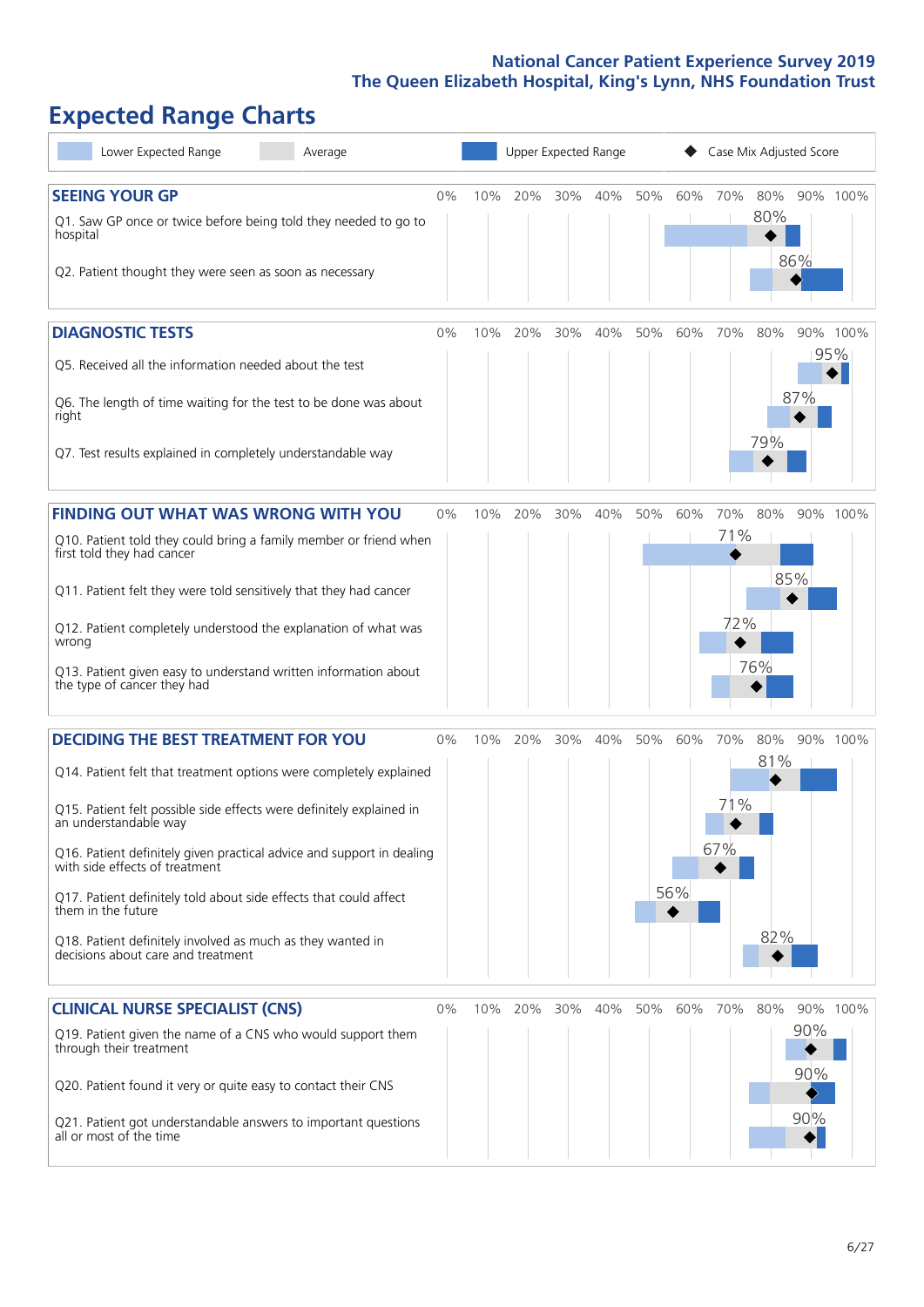# **Expected Range Charts**

| Lower Expected Range<br>Average                                                                                                                   |    |     |     |     | Upper Expected Range |     |     |     | Case Mix Adjusted Score |                 |  |
|---------------------------------------------------------------------------------------------------------------------------------------------------|----|-----|-----|-----|----------------------|-----|-----|-----|-------------------------|-----------------|--|
| <b>SUPPORT FOR PEOPLE WITH CANCER</b><br>Q22. Hospital staff gave information about support or self-help                                          | 0% | 10% | 20% | 30% | 40%                  | 50% | 60% | 70% | 80%                     | 90% 100%<br>89% |  |
| groups for people with cancer<br>Q23. Hospital staff discussed or gave information about the impact<br>cancer could have on day to day activities |    |     |     |     |                      |     |     |     | 86%                     |                 |  |
| Q24. Hospital staff gave information on getting financial help or<br>possible benefits                                                            |    |     |     |     |                      |     |     | 67% |                         |                 |  |
| Q25. Hospital staff told patient they could get free prescriptions                                                                                |    |     |     |     |                      |     |     |     | 78%                     |                 |  |
| <b>OPERATIONS</b>                                                                                                                                 | 0% | 10% | 20% | 30% | 40%                  | 50% | 60% | 70% | 80%                     | 90% 100%        |  |
| Q27. Beforehand, patient had all the information needed about the<br>operation                                                                    |    |     |     |     |                      |     |     |     |                         | 99%             |  |
| Q28. Afterwards, staff completely explained how operation had<br>gone in understandable way                                                       |    |     |     |     |                      |     |     |     | 83%                     |                 |  |
| <b>HOSPITAL CARE AS AN INPATIENT</b>                                                                                                              | 0% | 10% | 20% | 30% | 40%                  | 50% | 60% | 70% | 80%                     | 90% 100%        |  |
| Q30. Hospital staff didn't talk in front of patient as if patient wasn't<br>there                                                                 |    |     |     |     |                      |     |     |     | 81%                     |                 |  |
| Q31. Patient had confidence and trust in all doctors treating them                                                                                |    |     |     |     |                      |     |     |     | 77%                     |                 |  |
| Q32. Patient's family or someone close definitely felt able to talk to<br>a doctor                                                                |    |     |     |     |                      |     |     | 72% |                         |                 |  |
| Q33. Patient had confidence and trust in all the ward nurses<br>treating them                                                                     |    |     |     |     |                      |     |     |     | 76%                     |                 |  |
| Q34. Patient thought there were always or nearly always enough<br>nurses on duty to care for them                                                 |    |     |     |     |                      |     | 58% |     |                         |                 |  |
| Q35. All hospital staff asked patient what name they prefer to be<br>called by                                                                    |    |     |     |     |                      |     |     | 75% |                         |                 |  |
| Q36. Patient always given enough privacy when discussing<br>condition or treatment                                                                |    |     |     |     |                      |     |     |     | 81%                     |                 |  |
| Q37. Patient definitely found hospital staff to discuss worries or<br>fears during their inpatient visit                                          |    |     |     |     |                      | 52% |     |     |                         |                 |  |
| Q38. Hospital staff definitely did everything they could to help<br>control pain                                                                  |    |     |     |     |                      |     |     |     | 79%                     |                 |  |
| Q39. Patient always felt they were treated with respect and dignity<br>while in hospital                                                          |    |     |     |     |                      |     |     |     | 86%                     |                 |  |
| Q40. Patient given clear written information about what should or<br>should not do after leaving hospital                                         |    |     |     |     |                      |     |     |     | 86%                     |                 |  |
| Q41. Hospital staff told patient who to contact if worried about<br>condition or treatment after leaving hospital                                 |    |     |     |     |                      |     |     |     |                         | 90%             |  |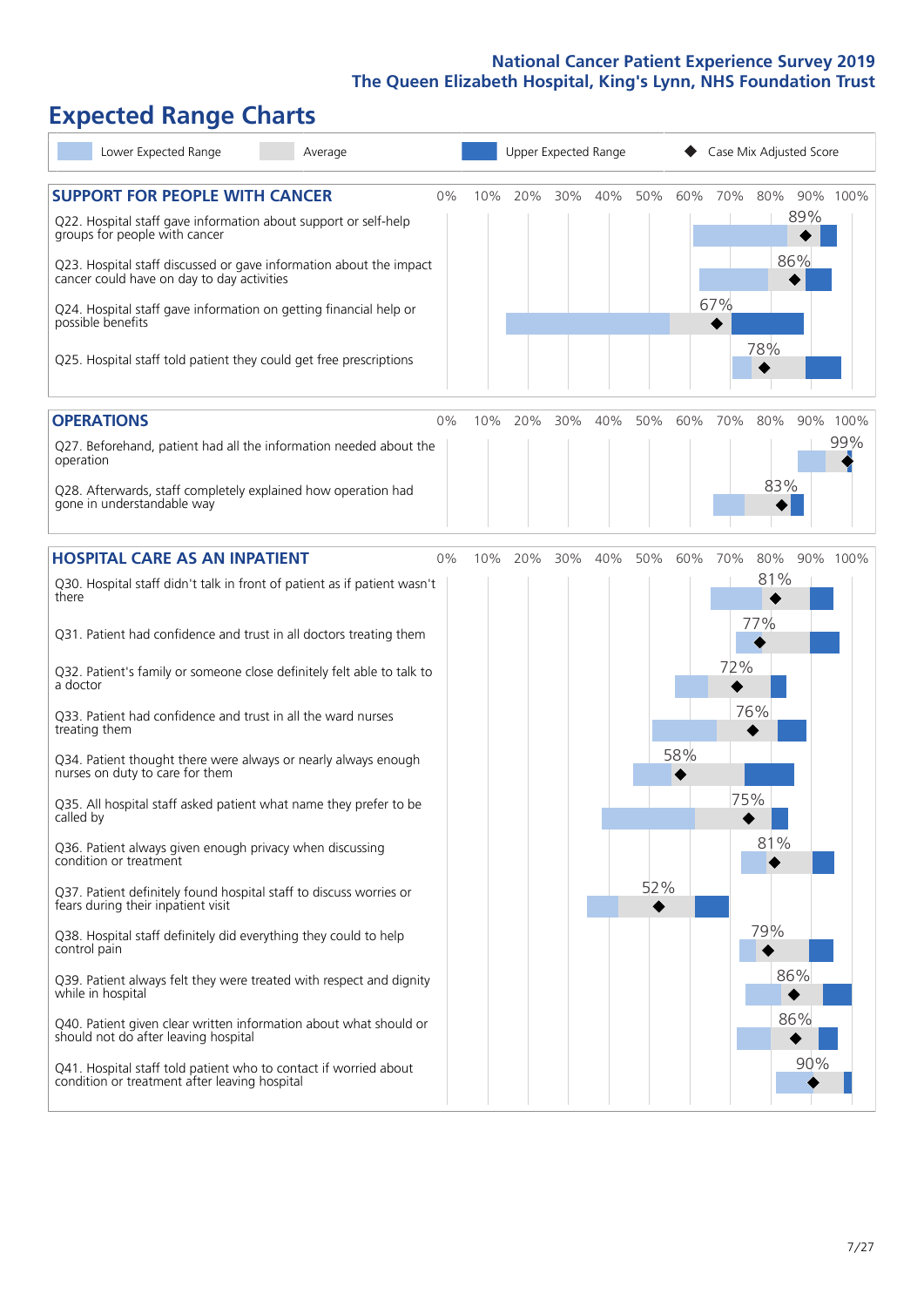# **Expected Range Charts**

| Lower Expected Range<br>Average                                                                                                                                                                                                                                                                                                                                                                                                                                                                                                                                                                                                                                                                        |       |     |     | Upper Expected Range |            |                   |            | Case Mix Adjusted Score |                |            |                 |
|--------------------------------------------------------------------------------------------------------------------------------------------------------------------------------------------------------------------------------------------------------------------------------------------------------------------------------------------------------------------------------------------------------------------------------------------------------------------------------------------------------------------------------------------------------------------------------------------------------------------------------------------------------------------------------------------------------|-------|-----|-----|----------------------|------------|-------------------|------------|-------------------------|----------------|------------|-----------------|
| <b>HOSPITAL CARE AS A DAY PATIENT / OUTPATIENT 0%</b><br>Q43. Patient definitely found hospital staff to discuss worries or<br>fears during their outpatient or day case visit<br>Q44. Cancer doctor had the right documents at patient's last<br>outpatient appointment<br>Q46. Beforehand patient completely had all information needed<br>about radiotherapy treatment<br>Q47. Patient completely given understandable information about<br>whether radiotherapy was working<br>Q49. Beforehand patient completely had all information needed<br>about chemotherapy treatment<br>Q50. Patient given enough information about whether<br>chemotherapy was working in a completely understandable way |       | 10% | 20% | 30%                  | 40%        | 50%               | 60%<br>57% | 67%                     | 70% 80%<br>74% | 89%<br>89% | 90% 100%<br>95% |
| <b>HOME CARE AND SUPPORT</b><br>Q51. Hospital staff definitely gave family or someone close all the<br>information needed to help care at home<br>Q52. Patient definitely given enough support from health or social<br>services during treatment<br>Q53. Patient definitely given enough support from health or social<br>services after treatment                                                                                                                                                                                                                                                                                                                                                    | 0%    | 10% | 20% | 30%                  | 40%        | 50%<br>51%<br>50% | 60%<br>59% | 70%                     | 80%            |            | 90% 100%        |
| <b>CARE FROM YOUR GENERAL PRACTICE</b><br>Q54. GP given enough information about patient's condition and<br>treatment<br>Q55. General practice staff definitely did everything they could to<br>support patient during treatment                                                                                                                                                                                                                                                                                                                                                                                                                                                                       | 0%    | 10% | 20% | 30%                  | 40%        | 50%               | 60%<br>57% | 70%                     | 80%            | 91%        | 90% 100%        |
| <b>YOUR OVERALL NHS CARE</b><br>Q56. Different people treating and caring for patient always work<br>well together to give best possible care<br>Q57. Patient given a care plan<br>Q58. Overall the administration of care was good or very good<br>Q59. Patient felt length of time for attending clinics and<br>appointments for cancer was about right<br>Q60. Someone discussed with patient whether they would like to<br>take part in cancer research                                                                                                                                                                                                                                            | $0\%$ | 10% | 20% | 30%<br>29%           | 40%<br>36% | 50%               | 60%        | 70%<br>74%<br>73%       | 80%            | 88%        | 90% 100%        |
| Q61. Patient's average rating of care scored from very poor to very<br>good                                                                                                                                                                                                                                                                                                                                                                                                                                                                                                                                                                                                                            | 0     |     | 2   | 3                    | 4          | 5                 | 6          | 7                       | 8              | 9<br>8.8   | 10              |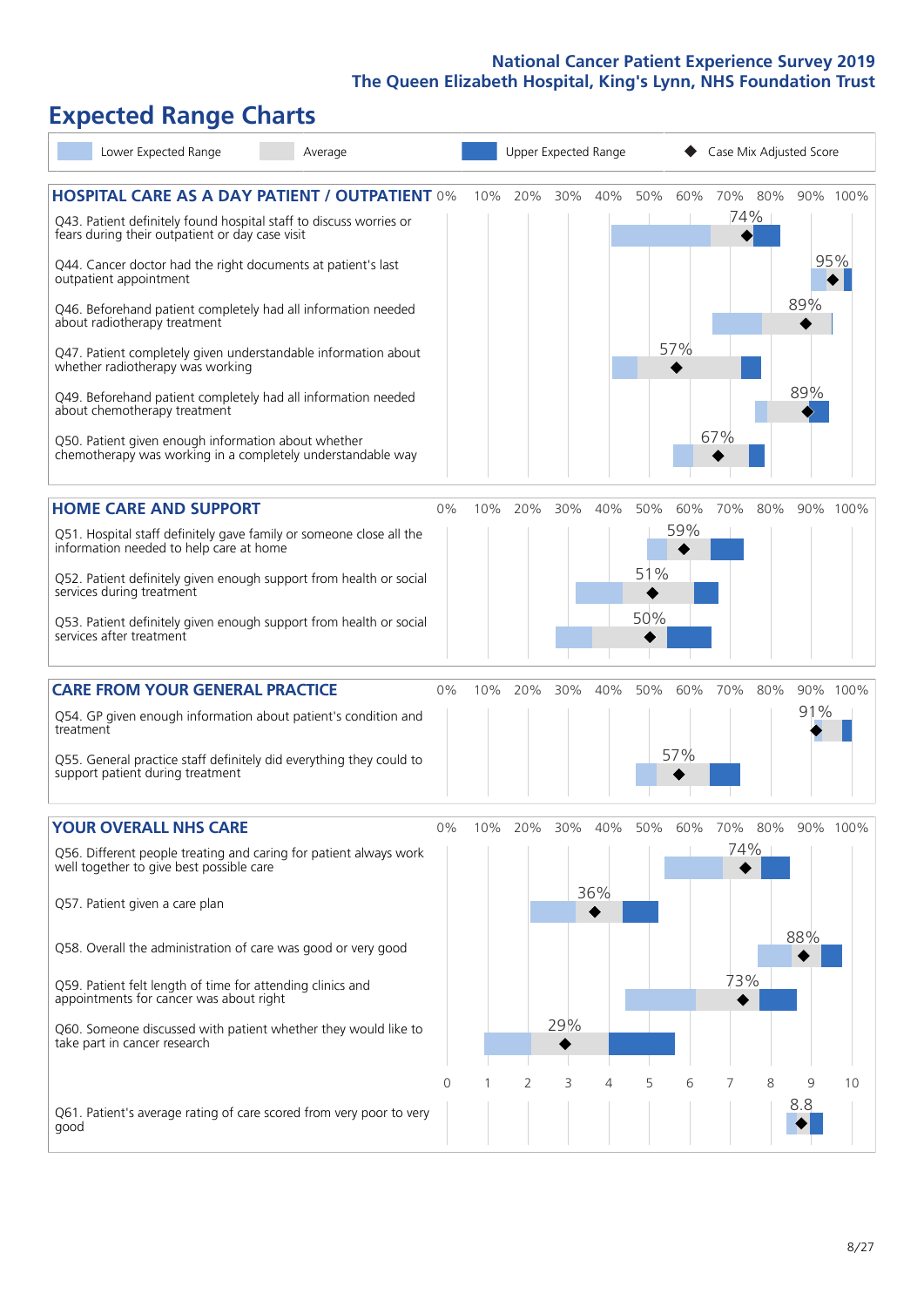# **Comparability Tables**

\* Indicates where a score has been suppressed because there are less than 21 responses.

\*\* No score available for 2018.

or  $\blacktriangledown$  $\blacktriangle$ 

Change 2018-2019: Indicates where 2019 score is significantly higher or lower than 2018 score Change Overall: Indicates significant change overall (2015, 2016, 2017, 2018 and 2019).

Adjusted Score below Lower Expected Range Adjusted Score between Upper and Lower Expected Ranges Adjusted Score above Upper Expected Range

Unadjusted Scores **Case Mix Adjusted Scores** 2018 n 2018 **Score** 2019 n 2019 **Score** Change 2018- 2019 Change Overall 2019 **Score** Lower Expected Range Upper Expected Range National Score **SEEING YOUR GP** Q1. Saw GP once or twice before being told they needed to go  $\begin{array}{|c|c|c|c|c|c|}\hline \textbf{286} & \textbf{79\%} & \textbf{285} & \textbf{81\%} & \textbf{30\%} & \textbf{74\%} & \textbf{84\%} & \textbf{79\%} \hline \end{array}$ Q2. Patient thought they were seen as soon as necessary 420 **86%** 394 **87% 86%** 80% 88% **84%**

| <b>DIAGNOSTIC TESTS</b>                                                   |      |     |     |     |     |     |     |     |
|---------------------------------------------------------------------------|------|-----|-----|-----|-----|-----|-----|-----|
| Q5. Received all the information needed about the test                    | $**$ | **  | 338 | 95% | 95% | 93% | 97% | 95% |
| Q6. The length of time waiting for the test to be done was<br>about right | 364  | 89% | 341 | 88% | 87% | 85% | 91% | 88% |
| Q7. Test results explained in completely understandable way               | 369  | 81% | 342 | 80% | 79% | 76% | 84% | 80% |

| <b>FINDING OUT WHAT WAS WRONG WITH YOU</b>                                                      |     |     |     |     |  |     |     |     |     |
|-------------------------------------------------------------------------------------------------|-----|-----|-----|-----|--|-----|-----|-----|-----|
| Q10. Patient told they could bring a family member or friend<br>when first told they had cancer | 400 | 81% | 373 | 73% |  | 71% | 71% | 82% | 77% |
| Q11. Patient felt they were told sensitively that they had cancer                               | 423 | 89% | 403 | 86% |  | 85% | 82% | 89% | 86% |
| Q12. Patient completely understood the explanation of what<br>was wrong                         | 426 | 76% | 402 | 73% |  | 72% | 69% | 78% | 73% |
| Q13. Patient given easy to understand written information<br>about the type of cancer they had  | 372 | 78% | 359 | 77% |  | 76% | 70% | 79% | 74% |

| <b>DECIDING THE BEST TREATMENT FOR YOU</b>                                                              |      |     |     |     |  |     |     |     |     |
|---------------------------------------------------------------------------------------------------------|------|-----|-----|-----|--|-----|-----|-----|-----|
| Q14. Patient felt that treatment options were completely<br>explained                                   | 376  | 85% | 349 | 82% |  | 81% | 80% | 87% | 83% |
| Q15. Patient felt possible side effects were definitely explained<br>in an understandable way           | 406  | 74% | 377 | 71% |  | 71% | 68% | 77% | 73% |
| Q16. Patient definitely given practical advice and support in<br>dealing with side effects of treatment | 397  | 66% | 370 | 68% |  | 67% | 62% | 72% | 67% |
| Q17. Patient definitely told about side effects that could affect<br>them in the future                 | 378  | 57% | 337 | 55% |  | 56% | 51% | 62% | 57% |
| Q18. Patient definitely involved as much as they wanted in<br>decisions about care and treatment        | $**$ | **  | 390 | 82% |  | 82% | 77% | 85% | 81% |

| <b>CLINICAL NURSE SPECIALIST (CNS)</b>                                                    |     |     |     |     |  |     |     |     |     |
|-------------------------------------------------------------------------------------------|-----|-----|-----|-----|--|-----|-----|-----|-----|
| Q19. Patient given the name of a CNS who would support them<br>through their treatment    | 409 | 90% | 383 | 90% |  | 90% | 89% | 95% | 92% |
| Q20. Patient found it very or quite easy to contact their CNS                             | 312 | 93% | 305 | 90% |  | 90% | 80% | 90% | 85% |
| Q21. Patient got understandable answers to important<br>questions all or most of the time | 299 | 92% | 293 | 89% |  | 90% | 84% | 91% | 87% |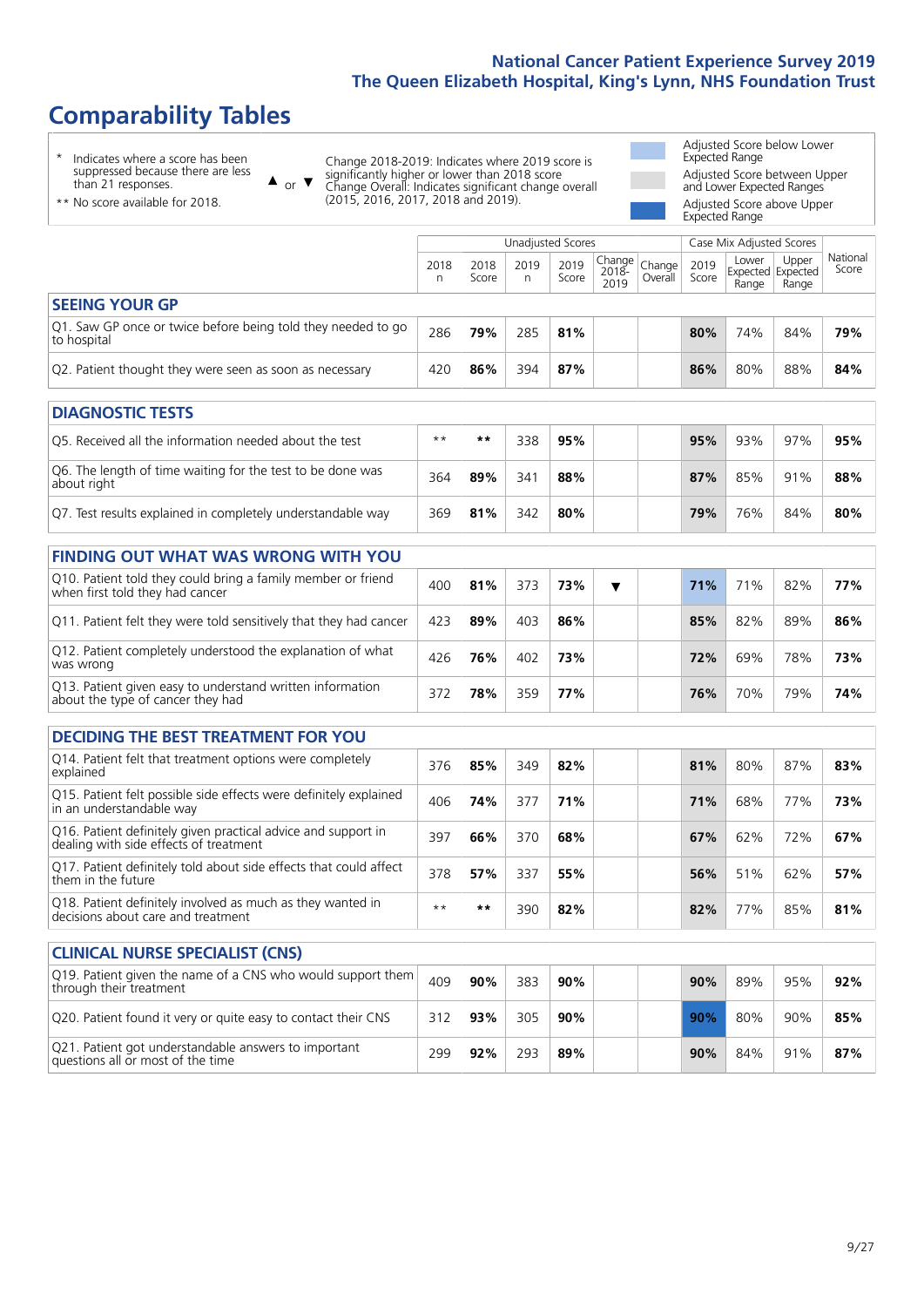# **Comparability Tables**

\* Indicates where a score has been suppressed because there are less than 21 responses.

\*\* No score available for 2018.

 $\triangle$  or  $\nabla$ 

Change 2018-2019: Indicates where 2019 score is significantly higher or lower than 2018 score Change Overall: Indicates significant change overall (2015, 2016, 2017, 2018 and 2019).

Adjusted Score below Lower Expected Range Adjusted Score between Upper and Lower Expected Ranges Adjusted Score above Upper Expected Range

|                                                                                                                   |           |               |           | <b>Unadjusted Scores</b> |                         |                   |               | Case Mix Adjusted Scores |                                     |                   |
|-------------------------------------------------------------------------------------------------------------------|-----------|---------------|-----------|--------------------------|-------------------------|-------------------|---------------|--------------------------|-------------------------------------|-------------------|
|                                                                                                                   | 2018<br>n | 2018<br>Score | 2019<br>n | 2019<br>Score            | Change<br>2018-<br>2019 | Change<br>Overall | 2019<br>Score | Lower<br>Range           | Upper<br>Expected Expected<br>Range | National<br>Score |
| <b>SUPPORT FOR PEOPLE WITH CANCER</b>                                                                             |           |               |           |                          |                         |                   |               |                          |                                     |                   |
| Q22. Hospital staff gave information about support or self-help<br>groups for people with cancer                  | 304       | 84%           | 291       | 88%                      |                         |                   | 89%           | 84%                      | 92%                                 | 88%               |
| Q23. Hospital staff discussed or gave information about the<br>impact cancer could have on day to day activities  | 269       | 85%           | 248       | 86%                      |                         |                   | 86%           | 79%                      | 89%                                 | 84%               |
| Q24. Hospital staff gave information on getting financial help or<br>possible benefits                            | 192       | 67%           | 200       | 67%                      |                         |                   | 67%           | 55%                      | 70%                                 | 63%               |
| Q25. Hospital staff told patient they could get free prescriptions                                                | 143       | 81%           | 137       | 80%                      |                         |                   | 78%           | 75%                      | 89%                                 | 82%               |
| <b>OPERATIONS</b>                                                                                                 |           |               |           |                          |                         |                   |               |                          |                                     |                   |
| Q27. Beforehand, patient had all the information needed about<br>the operation                                    | 191       | 98%           | 195       | 99%                      |                         | ▲                 | 99%           | 94%                      | 99%                                 | 96%               |
| Q28. Afterwards, staff completely explained how operation had<br>gone in understandable way                       | 193       | 87%           | 189       | 83%                      |                         |                   | 83%           | 73%                      | 85%                                 | 79%               |
| <b>HOSPITAL CARE AS AN INPATIENT</b>                                                                              |           |               |           |                          |                         |                   |               |                          |                                     |                   |
| Q30. Hospital staff didn't talk in front of patient as if patient<br>wasn't there                                 | $* *$     | $***$         | 150       | 81%                      |                         |                   | 81%           | 78%                      | 90%                                 | 84%               |
| Q31. Patient had confidence and trust in all doctors treating<br>them                                             | $* *$     | $***$         | 151       | 78%                      |                         |                   | 77%           | 78%                      | 90%                                 | 84%               |
| Q32. Patient's family or someone close definitely felt able to talk<br>to a doctor                                | $* *$     | $***$         | 127       | 73%                      |                         |                   | 72%           | 64%                      | 80%                                 | 72%               |
| O33. Patient had confidence and trust in all the ward nurses<br>treating them                                     | $**$      | $***$         | 152       | 77%                      |                         |                   | 76%           | 67%                      | 82%                                 | 74%               |
| Q34. Patient thought there were always or nearly always<br>enough nurses on duty to care for them                 | $**$      | $***$         | 151       | 60%                      |                         |                   | 58%           | 55%                      | 73%                                 | 64%               |
| Q35. All hospital staff asked patient what name they prefer to<br>be called by                                    | $* *$     | $***$         | 151       | 77%                      |                         |                   | 75%           | 61%                      | 80%                                 | 71%               |
| Q36. Patient always given enough privacy when discussing<br>condition or treatment                                | $* *$     | $***$         | 150       | 82%                      |                         |                   | 81%           | 79%                      | 90%                                 | 85%               |
| Q37. Patient definitely found hospital staff to discuss worries or<br>fears during their inpatient visit          | $* *$     | $***$         | 107       | 53%                      |                         |                   | 52%           | 42%                      | 61%                                 | 52%               |
| Q38. Hospital staff definitely did everything they could to help<br>control pain                                  | $* *$     | $***$         | 128       | 80%                      |                         |                   | 79%           | 76%                      | 89%                                 | 83%               |
| Q39. Patient always felt they were treated with respect and<br>dignity while in hospital                          | $* *$     | $***$         | 151       | 87%                      |                         |                   | 86%           | 83%                      | 93%                                 | 88%               |
| Q40. Patient given clear written information about what should<br>or should not do after leaving hospital         | $* *$     | $***$         | 142       | 87%                      |                         |                   | 86%           | 80%                      | 92%                                 | 86%               |
| Q41. Hospital staff told patient who to contact if worried about<br>condition or treatment after leaving hospital | $**$      | $***$         | 142       | 90%                      |                         |                   | 90%           | 90%                      | 98%                                 | 94%               |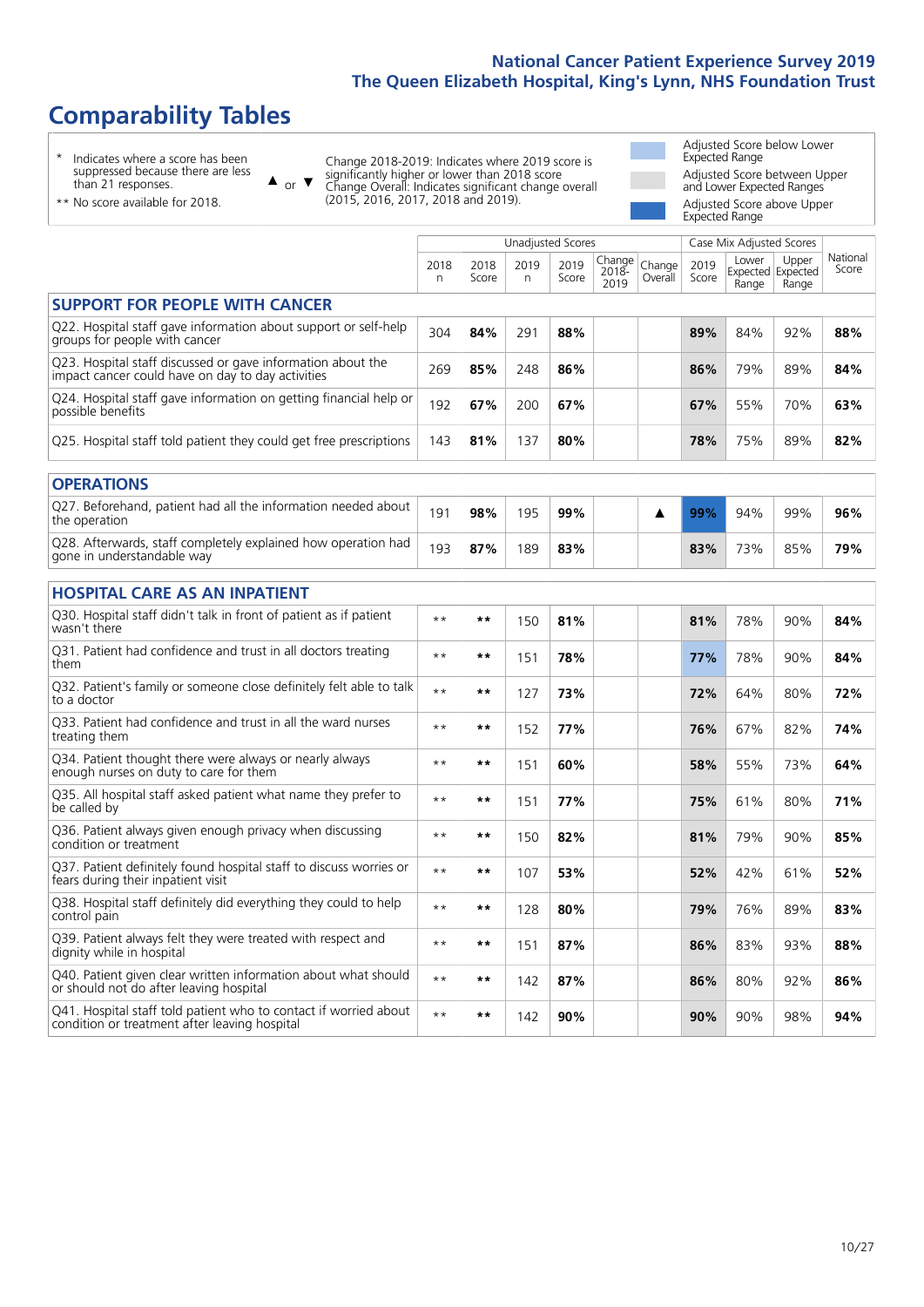# **Comparability Tables**

\* Indicates where a score has been suppressed because there are less than 21 responses.

\*\* No score available for 2018.

 $\triangle$  or  $\nabla$ 

Change 2018-2019: Indicates where 2019 score is significantly higher or lower than 2018 score Change Overall: Indicates significant change overall (2015, 2016, 2017, 2018 and 2019).

Adjusted Score below Lower Expected Range Adjusted Score between Upper and Lower Expected Ranges Adjusted Score above Upper Expected Range

|                                                                                                                       |              |               | Unadjusted Scores |               |                            |                   |               | Case Mix Adjusted Scores            |                |                   |
|-----------------------------------------------------------------------------------------------------------------------|--------------|---------------|-------------------|---------------|----------------------------|-------------------|---------------|-------------------------------------|----------------|-------------------|
|                                                                                                                       | 2018<br>n    | 2018<br>Score | 2019<br>n         | 2019<br>Score | Change<br>$2018 -$<br>2019 | Change<br>Overall | 2019<br>Score | Lower<br>Expected Expected<br>Range | Upper<br>Range | National<br>Score |
| <b>HOSPITAL CARE AS A DAY PATIENT / OUTPATIENT</b>                                                                    |              |               |                   |               |                            |                   |               |                                     |                |                   |
| Q43. Patient definitely found hospital staff to discuss worries or<br>fears during their outpatient or day case visit | 295          | 75%           | 290               | 74%           |                            |                   | 74%           | 65%                                 | 76%            | 71%               |
| Q44. Cancer doctor had the right documents at patient's last<br>outpatient appointment                                | 357          | 96%           | 345               | 95%           |                            |                   | 95%           | 94%                                 | 98%            | 96%               |
| Q46. Beforehand patient completely had all information needed<br>about radiotherapy treatment                         | 71           | 83%           | 62                | 89%           |                            |                   | 89%           | 78%                                 | 95%            | 86%               |
| Q47. Patient completely given understandable information<br>about whether radiotherapy was working                    | 66           | 56%           | 57                | 58%           |                            |                   | 57%           | 47%                                 | 73%            | 60%               |
| Q49. Beforehand patient completely had all information needed<br>about chemotherapy treatment                         | 176          | 85%           | 189               | 89%           |                            |                   | 89%           | 79%                                 | 90%            | 84%               |
| Q50. Patient given enough information about whether<br>chemotherapy was working in a completely understandable way    | 160          | 69%           | 178               | 67%           |                            |                   | 67%           | 61%                                 | 74%            | 68%               |
| <b>HOME CARE AND SUPPORT</b>                                                                                          |              |               |                   |               |                            |                   |               |                                     |                |                   |
| Q51. Hospital staff definitely gave family or someone close all<br>the information needed to help care at home        | 335          | 65%           | 313               | 59%           |                            |                   | 59%           | 54%                                 | 65%            | 60%               |
| Q52. Patient definitely given enough support from health or<br>social services during treatment                       | 192          | 53%           | 181               | 51%           |                            |                   | 51%           | 43%                                 | 61%            | 52%               |
| Q53. Patient definitely given enough support from health or<br>social services after treatment                        | 104          | 40%           | 121               | 50%           |                            |                   | 50%           | 36%                                 | 54%            | 45%               |
| <b>CARE FROM YOUR GENERAL PRACTICE</b>                                                                                |              |               |                   |               |                            |                   |               |                                     |                |                   |
| Q54. GP given enough information about patient's condition<br>and treatment                                           | 321          | 93%           | 280               | 91%           |                            | ▼                 | 91%           | 93%                                 | 98%            | 95%               |
| Q55. General practice staff definitely did everything they could<br>to support patient during treatment               | 260          | 66%           | 215               | 58%           |                            |                   | 57%           | 52%                                 | 65%            | 58%               |
| <b>YOUR OVERALL NHS CARE</b>                                                                                          |              |               |                   |               |                            |                   |               |                                     |                |                   |
| Q56. Different people treating and caring for patient always                                                          |              |               |                   |               |                            |                   |               |                                     |                |                   |
| work well together to give best possible care                                                                         | $\star\star$ | $***$         | 382               | 75%           |                            |                   | 74%           | 68%                                 | 78%            | 73%               |
| Q57. Patient given a care plan                                                                                        | 318          | 39%           | 286               | 37%           |                            |                   | 36%           | 32%                                 | 43%            | 38%               |
| Q58. Overall the administration of care was good or very good                                                         | 420          | 88%           | 395               | 89%           |                            |                   | 88%           | 85%                                 | 92%            | 89%               |
| Q59. Patient felt length of time for attending clinics and<br>appointments for cancer was about right                 | 416          | 73%           | 391               | 74%           |                            |                   | 73%           | 62%                                 | 77%            | 69%               |
| Q60. Someone discussed with patient whether they would like<br>to take part in cancer research                        | 397          | 31%           | 378               | 28%           |                            |                   | 29%           | 21%                                 | 40%            | 30%               |
| Q61. Patient's average rating of care scored from very poor to<br>very good                                           | 408          | 8.8           | 394               | 8.8           |                            |                   | 8.8           | 8.6                                 | 9.0            | 8.8               |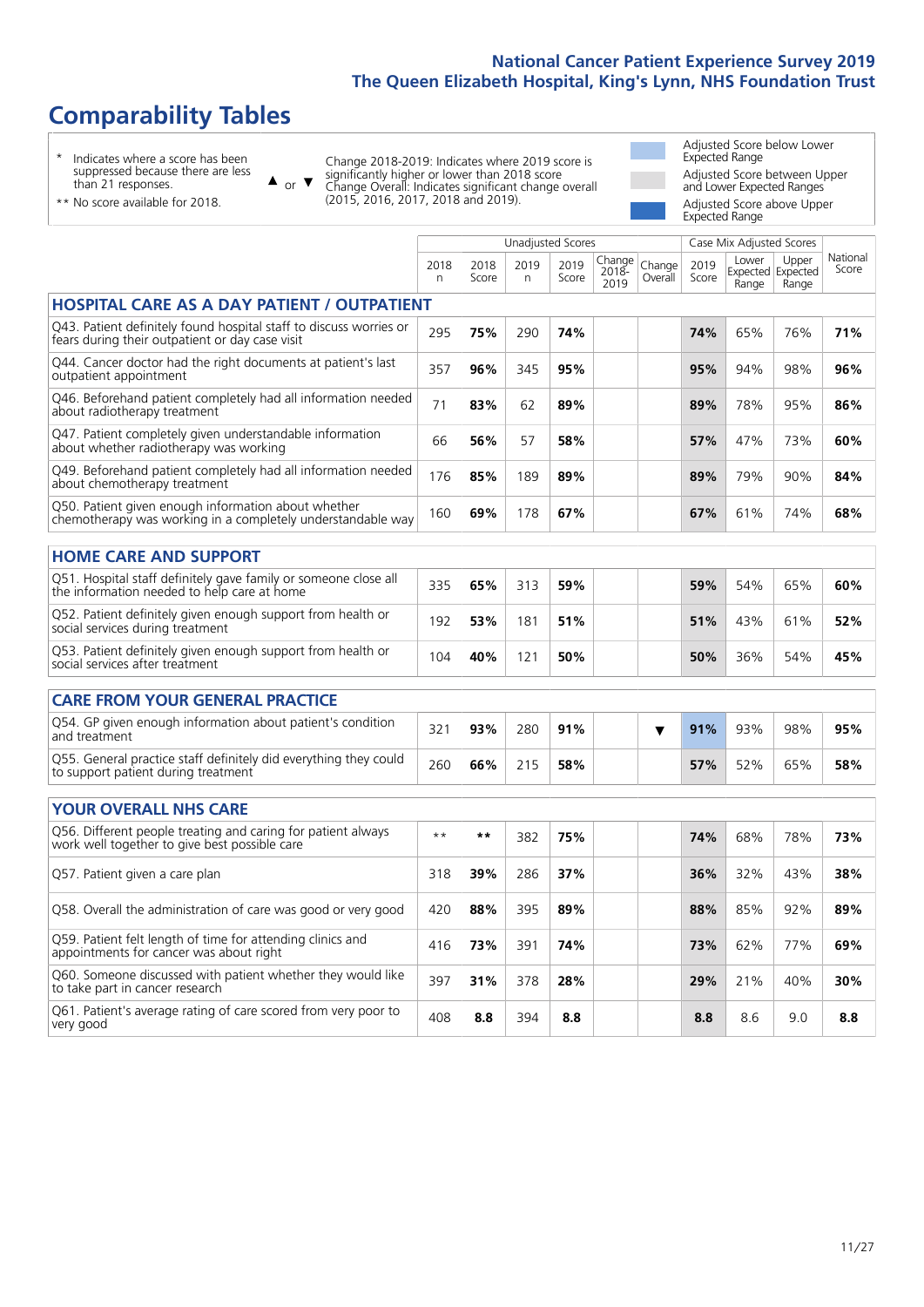# **Tumour Type Tables**

- \* Indicates where a score has been suppressed because there are less than 21 responses.
- n.a. Indicates that there were no respondents for that tumour group.

| <b>SEEING YOUR GP</b>                           |          |         |               |                   |                |                |                  |         | Tumour Group |         |         |                 |                                                           |             |                |
|-------------------------------------------------|----------|---------|---------------|-------------------|----------------|----------------|------------------|---------|--------------|---------|---------|-----------------|-----------------------------------------------------------|-------------|----------------|
|                                                 |          | Brain   | <b>Breast</b> | Colorectal<br>LGT | Gynaecological | Haematological | Head and<br>Neck | Lung    | Prostate     | Sarcoma | Skin    | Upper<br>Gastro | Urological                                                | Other       | All<br>Cancers |
| Q1. Saw GP once or twice before being told they | Trust    | $\star$ |               | 96% 81%           |                | 74%            | $\star$          | $\star$ | 88%          | $\star$ | $\star$ | $\star$         |                                                           | 87% 77% 81% |                |
| needed to go to hospital                        | National | 59%     |               | 94% 75% 77%       |                |                |                  |         |              |         |         |                 | 67%   79%   71%   82%   71%   90%   74%   83%   74%   79% |             |                |
| Q2. Patient thought they were seen as soon as   | Trust    | $\star$ | 99%           | 79%               | $\star$        | 87%            | $\star$          |         | 75% 82%      | $\star$ | $\star$ | $\star$         |                                                           | 91% 89% 87% |                |
| necessary                                       | National | 79%     |               |                   |                |                |                  |         |              |         |         |                 | 89% 83% 81% 82% 81% 84% 86% 69% 85% 79% 85% 79% 84%       |             |                |

#### **DIAGNOSTIC TESTS** Tumour Group

|                                                   |              | Brain   | <b>Breast</b>                           | olorectal.<br>LGT<br>Ü | Gynaecological | Haematological | Head and<br>Neck | Lung    | Prostate | Sarcoma | Skin    | Upper<br>Gastro | Irological                                  | Other       | All<br>Cancers |
|---------------------------------------------------|--------------|---------|-----------------------------------------|------------------------|----------------|----------------|------------------|---------|----------|---------|---------|-----------------|---------------------------------------------|-------------|----------------|
| Q5. Received all the information needed about     | Trust        | $\star$ |                                         | 99% 98%                |                | 92%            | $\star$          |         | 97% 93%  |         | $\star$ | $\star$         |                                             | 98% 96% 95% |                |
| $\vert$ the test                                  | National     | 93%     | 95%                                     | 95%                    | 93%            | 95%            |                  | 93% 95% | 95%      | 93%     | 96%     | 95%             | 95%                                         | 95%         | 95%            |
| Q6. The length of time waiting for the test to be | Trust        | $\star$ | 100% 78%                                |                        | $\star$        | 85%            | $\star$          |         | 86% 77%  |         | $\star$ | $\star$         |                                             | 93% 93% 88% |                |
| done was about right                              | National     |         | 84%   91%   88%                         |                        |                |                |                  |         |          |         |         |                 | 86% 89% 88% 87% 87% 81% 87% 84% 87% 86% 88% |             |                |
| Q7. Test results explained in completely          | Trust        | $\star$ | 88%                                     | 76%                    | $\star$        | 66%            | $\star$          |         | 79% 70%  | $\star$ | $\star$ | $\star$         |                                             | 88% 92% 80% |                |
| understandable way                                | National 71% |         | 83%   82%   77%   77%   79%   80%   80% |                        |                |                |                  |         |          |         |         |                 | 78% 84% 75% 80% 76% 80%                     |             |                |

| <b>FINDING OUT WHAT WAS WRONG WITH YOU</b>        |              |         |               |                        |                |                |                  |                 | Tumour Group |          |         |                 |            |             |                |
|---------------------------------------------------|--------------|---------|---------------|------------------------|----------------|----------------|------------------|-----------------|--------------|----------|---------|-----------------|------------|-------------|----------------|
|                                                   |              | Brain   | <b>Breast</b> | olorectal.<br>LGT<br>Ū | Gynaecological | Haematological | Head and<br>Neck | Lung            | Prostate     | Sarcoma  | Skin    | Upper<br>Gastro | Urological | Other       | All<br>Cancers |
| Q10. Patient told they could bring a family       | <b>Trust</b> | $\star$ | 80%           | 82%                    |                | 65%            | $\ast$           | 70%             | 63%          | $\star$  | $\star$ | $\star$         |            | 83% 71% 73% |                |
| member or friend when first told they had cancer  | National     | 85%     | 82%           | 82%                    | 71%            | 71%            | 71%              | 77%             | 79%          | 73%      | 69%     | 76%             | 73%        | 75%         | 77%            |
| Q11. Patient felt they were told sensitively that | Trust        | $\star$ | 97%           | 86%                    |                | 84%            | $\star$          |                 | 72% 81%      | $^\star$ | $\star$ | $\star$         | 89%        | 89%         | 86%            |
| they had cancer                                   | National     | 79%     | 89% 87%       |                        | 82%            |                | 84% 87%          | 83% 86%         |              | 84%      | 89%     | 81%             |            | 84% 83% 86% |                |
| Q12. Patient completely understood the            | Trust        | $\star$ | 86%           | 70%                    |                | 50%            | $\ast$           |                 | 76% 67%      | $\star$  | $\star$ |                 |            | 78% 86% 73% |                |
| explanation of what was wrong                     | National     | 66%     | 77%           | 79%                    | 73%            | 60%            | 78%              |                 | 76% 79%      | 67%      | 80%     | 70%             | 77%        |             | 70% 73%        |
| Q13. Patient given easy to understand written     | Trust        | $\star$ | 84%           | 63%                    | $\star$        | 74%            | $\star$          |                 | 78% 77%      | n.a.     | $\star$ | $\star$         |            | 88% 79%     | 77%            |
| information about the type of cancer they had     | National     | 66%     | 78%           | 73%                    | 71%            | 76%            |                  | 69%   67%   83% |              | 67%      | 84%     | 67%             | 74%        | 65%         | 74%            |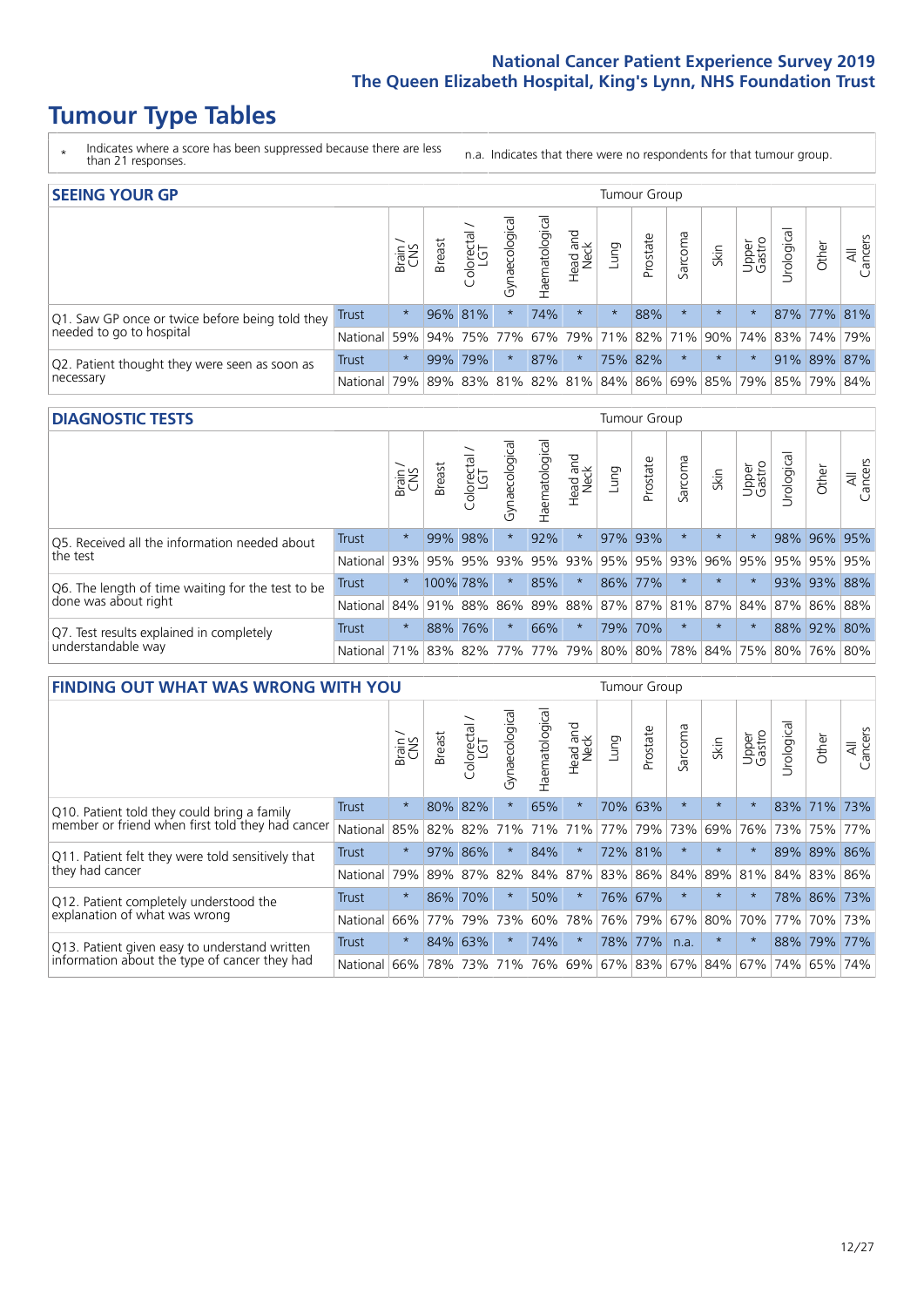# **Tumour Type Tables**

\* Indicates where a score has been suppressed because there are less than 21 responses.

n.a. Indicates that there were no respondents for that tumour group.

| <b>DECIDING THE BEST TREATMENT FOR YOU</b>         |              |         |               |                       |                |                |                        |      | <b>Tumour Group</b> |                                     |         |                 |            |             |                |
|----------------------------------------------------|--------------|---------|---------------|-----------------------|----------------|----------------|------------------------|------|---------------------|-------------------------------------|---------|-----------------|------------|-------------|----------------|
|                                                    |              | Brain   | <b>Breast</b> | olorectal<br>LGT<br>Ũ | Gynaecological | Haematological | ad and<br>Neck<br>Head | Lung | Prostate            | Sarcoma                             | Skin    | Upper<br>Gastro | Jrological | Other       | All<br>Cancers |
| Q14. Patient felt that treatment options were      | <b>Trust</b> | $\star$ | 90%           | 71%                   | $\star$        | 70%            | $\star$                | 96%  | 72%                 | $\star$                             | $\star$ | $\star$         | 88%        | $ 76\% $    | 82%            |
| completely explained                               | National     | 85%     | 85%           | 85%                   | 85%            | 82%            | 87%                    |      | 84% 83%             | 83%                                 | 89%     | 81%             | 83%        | 79% 83%     |                |
| Q15. Patient felt possible side effects were       | Trust        | $\star$ | 78%           | 71%                   |                | 64%            | $\star$                |      | 69% 60%             | $\star$                             | $\star$ | $\star$         |            | 78% 80%     | 171%           |
| definitely explained in an understandable way      | National     | 69%     | 74%           | 76%                   | 75%            | 69%            | 73%                    |      | 74% 73%             | 73%                                 | 77%     | 72%             | 71%        | 70%         | 73%            |
| Q16. Patient definitely given practical advice and | Trust        | $\star$ | 78%           | 54%                   |                | 63%            | $\ast$                 |      | 76% 63%             | $\star$                             | $\star$ | $\star$         |            | 76% 63%     | 68%            |
| support in dealing with side effects of treatment  | National     | 63%     | 70%           | 70%                   | 69%            | 65%            | 70%                    |      | 69% 65%             | 66%                                 | 71%     | 66%             | 63%        | 64%         | 67%            |
| Q17. Patient definitely told about side effects    | Trust        | $\star$ | 66%           | 42%                   |                | 43%            | $\star$                | 61%  | 50%                 | $\star$                             | $\star$ | $\star$         |            | 76% 44%     | 55%            |
| that could affect them in the future               | National     | 62%     | 57%           | 59%                   | 56%            | 51%            | 64%                    |      | 56% 66%             | 54%                                 | 66%     | 53%             | 56%        | 52%         | 57%            |
| Q18. Patient definitely involved as much as they   | Trust        | $\star$ | 83%           | 79%                   | $\star$        | 76%            | $\star$                |      | 93% 77%             | $^\star$                            | $\star$ | $\star$         |            | 87% 83% 82% |                |
| wanted in decisions about care and treatment       | National     | 79%     |               |                       |                |                |                        |      |                     | 81% 83% 81% 80% 81% 81% 84% 81% 87% |         | 79%             |            | 79% 78% 81% |                |

#### **CLINICAL NURSE SPECIALIST (CNS)** Tumour Group

|                                             |              | Brain   | <b>Breast</b>   | Colorectal<br>LGT | Gynaecologica | aematological | Head and<br>Neck | Lung    | Prostate | Sarcoma | Skin    | Upper<br>Gastro                               | rological | Other       | All<br>Cancers |
|---------------------------------------------|--------------|---------|-----------------|-------------------|---------------|---------------|------------------|---------|----------|---------|---------|-----------------------------------------------|-----------|-------------|----------------|
| Q19. Patient given the name of a CNS who    | <b>Trust</b> | $\star$ |                 | 96% 91%           |               | 86%           | $\star$          | 86% 79% |          | $\star$ | $\star$ |                                               |           | 90% 81% 90% |                |
| would support them through their treatment  | National     | 95%     | 95%             | 92%               | 95%           | 92%           | 91%              | 94% 91% |          | 91%     | 91%     | 93%                                           | 85%       | 89%         | 92%            |
| Q20. Patient found it very or quite easy to | Trust        | $\star$ |                 | 93% 93%           |               | 90%           | $^\star$         | 88%     | $\star$  | $\star$ | $\star$ | $\star$                                       |           | 94% 83%     | 90%            |
| contact their CNS                           | National     |         | 86% 84% 88% 85% |                   |               | 87%           | 86%              | 86% 80% |          |         |         | 86% 90% 85%                                   |           | 83% 83%     | 85%            |
| Q21. Patient got understandable answers to  | Trust        | $\star$ |                 | 87% 95%           |               | 88%           | $\star$          | 92%     | $\star$  | $\star$ | $\star$ | $\star$                                       |           | 94% 87%     | 89%            |
| important questions all or most of the time | National     |         | 82% 87% 89% 86% |                   |               |               |                  |         |          |         |         | 89%   88%   86%   87%   87%   93%   86%   87% |           | 86%         | 87%            |

| <b>SUPPORT FOR PEOPLE WITH CANCER</b>                                                             |          |         |               |            |                |                |                         |             | Tumour Group |                  |         |                 |            |         |                |
|---------------------------------------------------------------------------------------------------|----------|---------|---------------|------------|----------------|----------------|-------------------------|-------------|--------------|------------------|---------|-----------------|------------|---------|----------------|
|                                                                                                   |          | Brain   | <b>Breast</b> | Colorectal | Gynaecological | Haematological | ead and<br>Neck<br>Head | <b>Dung</b> | Prostate     | arcoma<br>$\sim$ | Skin    | Upper<br>Gastro | Jrological | Other   | All<br>Cancers |
| Q22. Hospital staff gave information about<br>support or self-help groups for people with         | Trust    | $\star$ | 95%           | 82%        | $\star$        | 84%            | $\star$                 | 92%         | $\star$      | $\star$          | $\star$ | $\star$         |            | 86% 86% | 88%            |
| cancer                                                                                            | National | 92%     | 92%           | 88%        | 87%            | 86%            | 88%                     | 87%         | 91%          | 86%              | 90%     | 88%             | 81%        | 83%     | 88%            |
| Q23. Hospital staff discussed or gave information<br>about the impact cancer could have on day to | Trust    | $\star$ | 97%           | 88%        | $\star$        | 73%            | $\star$                 | 74%         | $\star$      | $\star$          | $\star$ | $\star$         | 92%        | $\star$ | 86%            |
| day activities                                                                                    | National | 84%     | 86%           | 85%        | 82%            | 84%            | 84%                     | 83%         | 88%          | 81%              | 86%     | 83%             | 78%        | 79%     | 84%            |
| Q24. Hospital staff gave information on getting                                                   | Trust    | $\star$ | 76%           | 68%        | $\star$        | 59%            | $\ast$                  | 67%         | $\star$      | 头                | n.a.    | $\star$         | 71%        | $\star$ | 67%            |
| financial help or possible benefits                                                               | National | 78%     | 68%           | 61%        | 66%            | 61%            | 67%                     | 72%         | 55%          | 64%              | 60%     | 64%             | 47%        | 59%     | 63%            |
| Q25. Hospital staff told patient they could get                                                   | Trust    | $\star$ | 67%           | $\star$    | $\star$        | 91%            | $\star$                 | $\star$     | $\star$      | n.a.             | $\star$ | $\star$         | $\star$    | $\star$ | 80%            |
| free prescriptions                                                                                | National | 82%     |               | 81% 83%    | 79%            | 87%            |                         | 84% 86% 80% |              | 78%              | 71%     | 84%             | 73%        | 81%     | 82%            |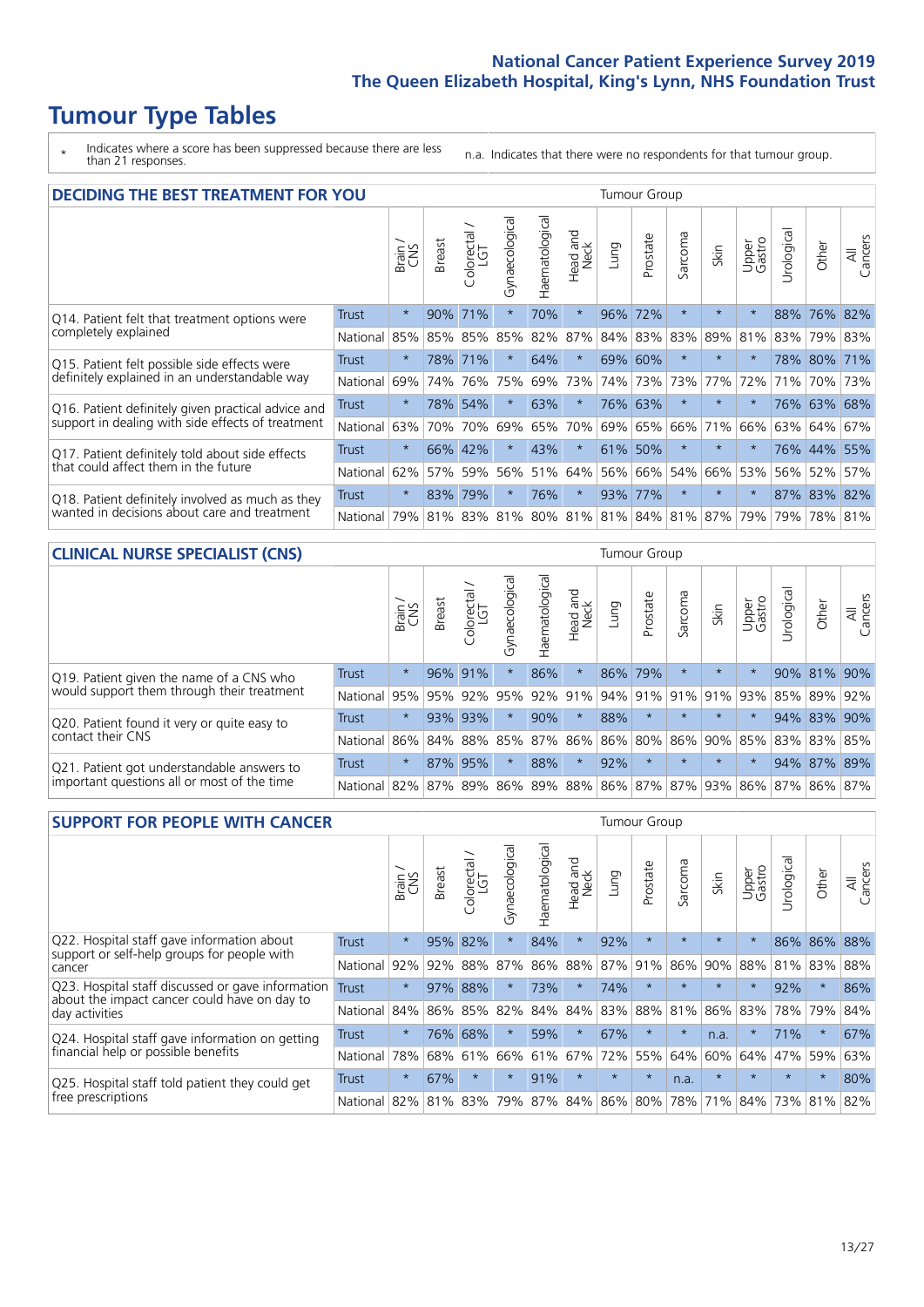# **Tumour Type Tables**

\* Indicates where a score has been suppressed because there are less than 21 responses.

n.a. Indicates that there were no respondents for that tumour group.

| <b>OPERATIONS</b>                                |              |              |               |                 |                |                |                             |         | Tumour Group |         |         |                 |                                  |           |                |
|--------------------------------------------------|--------------|--------------|---------------|-----------------|----------------|----------------|-----------------------------|---------|--------------|---------|---------|-----------------|----------------------------------|-----------|----------------|
|                                                  |              | Brain<br>CNS | <b>Breast</b> | ╮<br>Colorectal | Gynaecological | Haematological | Head and<br>Neck            | Lung    | Prostate     | Sarcoma | Skin    | Upper<br>Gastro | $\overline{\sigma}$<br>Jrologica | Other     | All<br>Cancers |
| Q27. Beforehand, patient had all the information | <b>Trust</b> | $\star$      |               | 99% 100%        | $\star$        | $\star$        | $\star$                     | $\star$ | $\star$      | $\star$ | $\star$ | $\star$         | 97%                              | $\star$   | 99%            |
| needed about the operation                       | National     | 96%          | 97%           | 96%             | 96%            | 94%            | 96% 95% 97% 95% 96%         |         |              |         |         | 96%             |                                  | 95% 95%   | 96%            |
| Q28. Afterwards, staff completely explained how  | <b>Trust</b> | $\star$      |               | 87% 76%         | $\star$        | $\star$        | $\star$                     | $\star$ | $\star$      | $\star$ | $\star$ | $\star$         | 87%                              | $\star$   | 83%            |
| operation had gone in understandable way         | National     | 76%          |               | 79% 83%         | 79%            |                | 78% 79% 79% 78% 80% 82% 79% |         |              |         |         |                 |                                  | 76%   77% | 79%            |

### **HOSPITAL CARE AS AN INPATIENT** Tumour Group

|                                                                                                  |              | Brain<br>CNS | Breast  | Colorectal /<br>LGT | Gynaecological | Haematological | ead and<br>Neck<br>Head | Lung                    | Prostate | Sarcoma | Skin    | Upper<br>Gastro | Urological | Other   | All<br>Cancers |
|--------------------------------------------------------------------------------------------------|--------------|--------------|---------|---------------------|----------------|----------------|-------------------------|-------------------------|----------|---------|---------|-----------------|------------|---------|----------------|
| Q30. Hospital staff didn't talk in front of patient                                              | <b>Trust</b> | $\star$      | 87%     | 77%                 | $\star$        | $\star$        | $\star$                 | $\star$                 | $\star$  | $\star$ | $\star$ | $\star$         | 83%        | $\star$ | 81%            |
| as if patient wasn't there                                                                       | National     | 81%          |         | 86% 81%             | 83%            | 84%            |                         | 83% 81%                 | 88%      | 86%     | 86%     | 81%             | 83%        | 82%     | 84%            |
| Q31. Patient had confidence and trust in all                                                     | Trust        | $\star$      | 87% 75% |                     | $\star$        | $\star$        | $\star$                 | $\star$                 | $\star$  | $\star$ | $\star$ |                 | 86%        | $\star$ | 78%            |
| doctors treating them                                                                            | National     | 82%          | 83%     | 85%                 | 83%            | 82%            |                         | 87% 83%                 | 89%      | 86%     | 85%     | 81%             | 85%        | 80%     | 84%            |
| Q32. Patient's family or someone close definitely                                                | <b>Trust</b> | $\star$      | 88% 67% |                     | $\star$        | $\star$        | $\star$                 | $\star$                 | $\star$  | $\star$ | $\star$ | $\star$         | 83%        | $\star$ | 73%            |
| felt able to talk to a doctor                                                                    | National     | 67%          | 72%     | 73%                 | 72%            | 74%            |                         | 75% 74%                 | 72%      | 71%     | 74%     | 73%             | 71%        | 69%     | 72%            |
| O33. Patient had confidence and trust in all the                                                 | Trust        | $\star$      | 77%     | 72%                 | $\star$        | $\star$        | $\star$                 | $\star$                 | $\star$  | $\star$ | $\star$ | $\star$         | 79%        | $\star$ | 77%            |
| ward nurses treating them                                                                        | National     | 72%          | 73%     | 72%                 | 71%            | 77%            | 75%                     | 77%                     | 79%      | 74%     | 75%     | 73%             | 77%        | 69%     | 74%            |
| Q34. Patient thought there were always or nearly                                                 | <b>Trust</b> | $\star$      | 67%     | 48%                 | $\star$        | $\star$        | $\star$                 | $\star$                 | $\star$  | $\star$ | $\star$ | $\star$         | 72%        | $\star$ | 60%            |
| always enough nurses on duty to care for them                                                    | National     | 68%          | 64%     | 62%                 | 63%            | 63%            | 65%                     | 68%                     | 72%      | 65%     | 70%     | 65%             | 66%        | 60%     | 64%            |
| Q35. All hospital staff asked patient what name                                                  | Trust        | $\star$      | 77%     | 66%                 | $\star$        | $\star$        | $\star$                 | $\star$                 | $\star$  | $\star$ | $\star$ | $\star$         | 90%        | $\star$ | 77%            |
| they prefer to be called by                                                                      | National     | 68%          | 62%     | 74%                 | 65%            | 72%            | 71%                     | 76%                     | 72%      | 74%     | 70%     | 78%             | 76%        | 69%     | 71%            |
| Q36. Patient always given enough privacy when                                                    | <b>Trust</b> | $\star$      | 87%     | 71%                 | $\star$        | $\star$        | $\star$                 | $\star$                 | $\star$  | $\star$ | $\star$ | $\star$         | 83%        | $\star$ | 82%            |
| discussing condition or treatment                                                                | National     | 78%          | 84%     | 85%                 | 81%            | 86%            | 87%                     | 84%                     | 88%      | 84%     | 84%     | 84%             | 85%        | 82%     | 85%            |
| Q37. Patient definitely found hospital staff to                                                  | <b>Trust</b> | $\star$      | $\star$ | $\star$             | $\star$        | $\star$        | $\star$                 | $\star$                 | $\star$  | $\star$ | n.a.    | $\star$         | 63%        | $\star$ | 53%            |
| discuss worries or fears during their inpatient visit                                            | National     | 45%          | 51%     | 55%                 | 51%            | 56%            | 52%                     | 49%                     | 53%      | 54%     | 51%     | 53%             | 49%        | 46%     | 52%            |
| Q38. Hospital staff definitely did everything they                                               | <b>Trust</b> | n.a.         | 92%     | 77%                 | $\star$        | $\star$        | $\star$                 | $\star$                 | $\star$  | $\star$ | $\star$ | $\star$         | 86%        | $\star$ | 80%            |
| could to help control pain                                                                       | National     | 85%          | 83%     | 84%                 | 82%            | 82%            | 80%                     | 84%                     | 85%      | 83%     | 85%     | 82%             | 81%        | 82%     | 83%            |
| Q39. Patient always felt they were treated with                                                  | Trust        | $\star$      |         | 90% 81%             | $\star$        | $\star$        | $\star$                 | $\star$                 | $\star$  | $\star$ | $\star$ |                 | 90%        | $\star$ | 87%            |
| respect and dignity while in hospital                                                            | National     | 85%          |         | 87% 87%             | 85%            | 89%            |                         | 87% 88%                 | 91%      | 89%     | 89%     | 88%             |            | 90% 86% | 88%            |
| Q40. Patient given clear written information<br>about what should or should not do after leaving | <b>Trust</b> | $\star$      |         | 93% 82%             | $\star$        | $\star$        | $\star$                 | $\star$                 | $\star$  | $\star$ | n.a.    |                 | 93%        | $\star$ | 87%            |
| hospital                                                                                         | National     | 80%          | 89%     | 86%                 | 86%            | 83%            |                         | 87% 82%                 | 91%      | 85%     | 90%     | 82%             | 87%        | 83%     | 86%            |
| Q41. Hospital staff told patient who to contact<br>if worried about condition or treatment after | <b>Trust</b> | $\star$      | 96%     | 86%                 | $\star$        | $\star$        | $\star$                 | $\star$                 | $\star$  | $\star$ | $\star$ | $\star$         | 89%        | $\star$ | 90%            |
| leaving hospital                                                                                 | National 94% |              |         |                     |                |                |                         | 95% 95% 93% 96% 93% 92% |          |         |         | 96% 94% 95% 92% |            | 92% 93% | 94%            |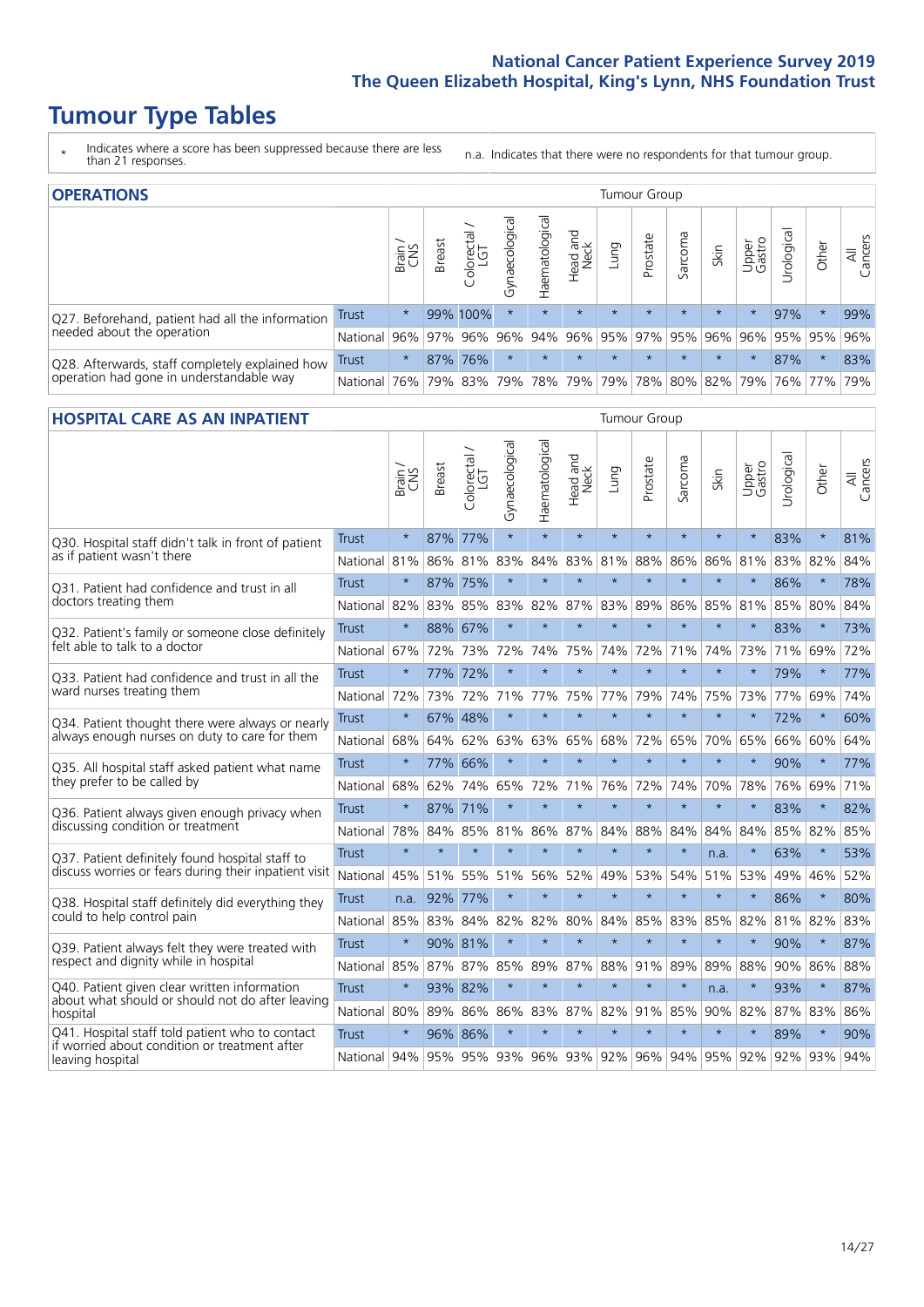# **Tumour Type Tables**

\* Indicates where a score has been suppressed because there are less than 21 responses.

n.a. Indicates that there were no respondents for that tumour group.

| <b>HOSPITAL CARE AS A DAY PATIENT / OUTPATIENT</b>                                                    | <b>Tumour Group</b> |       |               |                         |                |                |                            |         |          |         |         |                 |            |         |                |
|-------------------------------------------------------------------------------------------------------|---------------------|-------|---------------|-------------------------|----------------|----------------|----------------------------|---------|----------|---------|---------|-----------------|------------|---------|----------------|
|                                                                                                       |                     | Brain | <b>Breast</b> | olorectal /<br>LGT<br>Ũ | Gynaecological | Haematological | and<br><b>Neck</b><br>Head | Lung    | Prostate | Sarcoma | Skin    | Upper<br>Gastro | Jrological | Other   | All<br>Cancers |
| Q43. Patient definitely found hospital staff to                                                       | <b>Trust</b>        | n.a.  | 76%           | 71%                     | $\star$        | 75%            | $\star$                    | $\star$ | $\star$  | $\star$ | $\star$ | $\star$         | 76%        | 72%     | 74%            |
| discuss worries or fears during their outpatient or<br>day case visit                                 | National            | 66%   | 68%           | 73%                     | 70%            | 73%            | 72%                        | 70%     | 74%      | 72%     | 72%     | 71%             | 67%        | 68%     | 71%            |
| Q44. Cancer doctor had the right documents at<br>patient's last outpatient appointment                | Trust               | n.a.  | 96%           | 94%                     |                | 95%            | $\star$                    | 96%     | 90%      | $\star$ |         |                 | 100% 97%   |         | 95%            |
|                                                                                                       | National            | 94%   | 96%           | 96%                     | 96%            | 97%            | 96%                        | 96%     | 96%      | 96%     | 96%     | 94%             | $96\%$     | 95%     | 96%            |
| Q46. Beforehand patient completely had<br>all information needed about radiotherapy<br>treatment      | Trust               | n.a.  | 96%           | $\star$                 | $\star$        |                | $\star$                    | $\star$ | $\star$  | n.a.    | n.a.    | n.a.            | $\star$    | $\star$ | 89%            |
|                                                                                                       | National            | 91%   | 88%           | 83%                     | 88%            | 84%            | 86%                        | 86%     | 88%      | 88%     | 84%     | 86%             | 83%        | 84%     | 86%            |
| Q47. Patient completely given understandable<br>information about whether radiotherapy was<br>working | Trust               | n.a.  | 64%           | $\star$                 |                |                | $\star$                    | $\star$ | $\star$  | n.a.    | n.a.    | n.a.            | $\star$    | $\ast$  | 58%            |
|                                                                                                       | National            | 56%   | 60%           | 57%                     | 61%            | 62%            | 63%                        | 59%     | 60%      | 67%     | 57%     | 52%             | 59%        | 59%     | 60%            |
| Q49. Beforehand patient completely had all<br>information needed about chemotherapy<br>treatment      | Trust               | n.a.  | 97%           | 84%                     | $\star$        | 89%            | n.a.                       | 86%     | $\star$  | n.a.    | n.a.    | $\star$         | $\star$    | $\star$ | 89%            |
|                                                                                                       | National            | 80%   | 82%           | 86%                     | 87%            | 85%            | 79%                        | 84%     | 86%      | 86%     | 90%     | 84%             | 85%        | 85%     | 84%            |
| Q50. Patient given enough information about                                                           | Trust               | n.a.  | 65%           | 63%                     | $\star$        | 69%            | n.a.                       | $\star$ | $\star$  | n.a.    | n.a.    | $\star$         | $\star$    | $\star$ | 67%            |
| whether chemotherapy was working in a<br>completely understandable way                                | National            | 54%   | 62%           | 64%                     | 68%            | 75%            |                            | 57% 67% | 66%      | 71%     | 79%     | 61%             | 68%        | 69%     | 68%            |

#### **HOME CARE AND SUPPORT** Tumour Group

|                                                                                                                   |              | Brain   | Breast  | Colorectal<br>LGT | $\sigma$<br>Gynaecologic | Haematological | Head and<br>Neck | <b>Dung</b>     | Prostate | Sarcoma | Skin    | Upper<br>Gastro | rological | Other   | All<br>Cancers |
|-------------------------------------------------------------------------------------------------------------------|--------------|---------|---------|-------------------|--------------------------|----------------|------------------|-----------------|----------|---------|---------|-----------------|-----------|---------|----------------|
| Q51. Hospital staff definitely gave family or<br>someone close all the information needed to<br>help care at home | <b>Trust</b> | $\star$ |         | 58% 61%           |                          | 51%            | $\ast$           | 73%             | 52%      |         | $\star$ | $\star$         |           | 72% 48% | 59%            |
|                                                                                                                   | National     | 58%     |         | 58% 63%           | 57%                      | 62%            |                  | 67%   59%   61% |          |         | 62% 65% | 60%             | 59% 55%   |         | 60%            |
| Q52. Patient definitely given enough support<br>from health or social services during treatment                   | Trust        | $\star$ |         | 57% 45%           | $\star$                  |                | $\star$          | $\star$         | $\star$  |         | $\star$ | $\star$         | 61%       | $\ast$  | 51%            |
|                                                                                                                   | National     | 42%     | 52%     | 60%               |                          | 45% 51%        | 59%              | 50%             | 48%      |         | 53% 57% | 54%             | 48% 51%   |         | 52%            |
| Q53. Patient definitely given enough support<br>from health or social services after treatment                    | Trust        | $\star$ | 56%     |                   |                          |                | $\star$          | $\star$         | $\star$  | $\star$ | $\star$ | $\star$         | $\star$   | $\star$ | 50%            |
|                                                                                                                   | National     | 39%     | 41% 53% |                   | 39%                      | $ 43\% $       | 56%              | 40%             | 46%      | 48%     | 59%     | 47%             | 44%       | 44%     | 45%            |

| <b>CARE FROM YOUR GENERAL PRACTICE</b>                                                                     | Tumour Group |         |               |            |                |                |                  |         |          |         |             |                 |                         |         |                |
|------------------------------------------------------------------------------------------------------------|--------------|---------|---------------|------------|----------------|----------------|------------------|---------|----------|---------|-------------|-----------------|-------------------------|---------|----------------|
|                                                                                                            |              | Brain,  | <b>Breast</b> | Colorectal | Gynaecological | Haematological | Head and<br>Neck | Lung    | Prostate | Sarcoma | Skin        | Upper<br>Gastro | $\sigma$<br>Urologica   | Other   | All<br>Cancers |
| Q54. GP given enough information about<br>patient's condition and treatment                                | <b>Trust</b> | $\star$ |               | 89% 92%    | $\star$        | 94%            | $\star$          | $\star$ | 90%      | n.a.    | $\star$     | $\star$         | 100% 81% 91%            |         |                |
|                                                                                                            | National 91% |         |               |            | 96% 95% 95%    |                | 96% 94% 94%      |         | 96%      |         |             |                 | 94% 96% 93% 95% 94% 95% |         |                |
| Q55. General practice staff definitely did<br>everything they could to support patient during<br>treatment | <b>Trust</b> | n.a.    |               | 55% 66%    | $\star$        | 48%            | $\star$          | $\star$ | $\star$  | n.a.    | $\star$     | $\star$         | 63%                     | $\star$ | 58%            |
|                                                                                                            | National 55% |         |               | 58% 59%    | 56%            |                | 56% 59% 56% 64%  |         |          |         | 56% 65% 59% |                 |                         | 59% 55% | 58%            |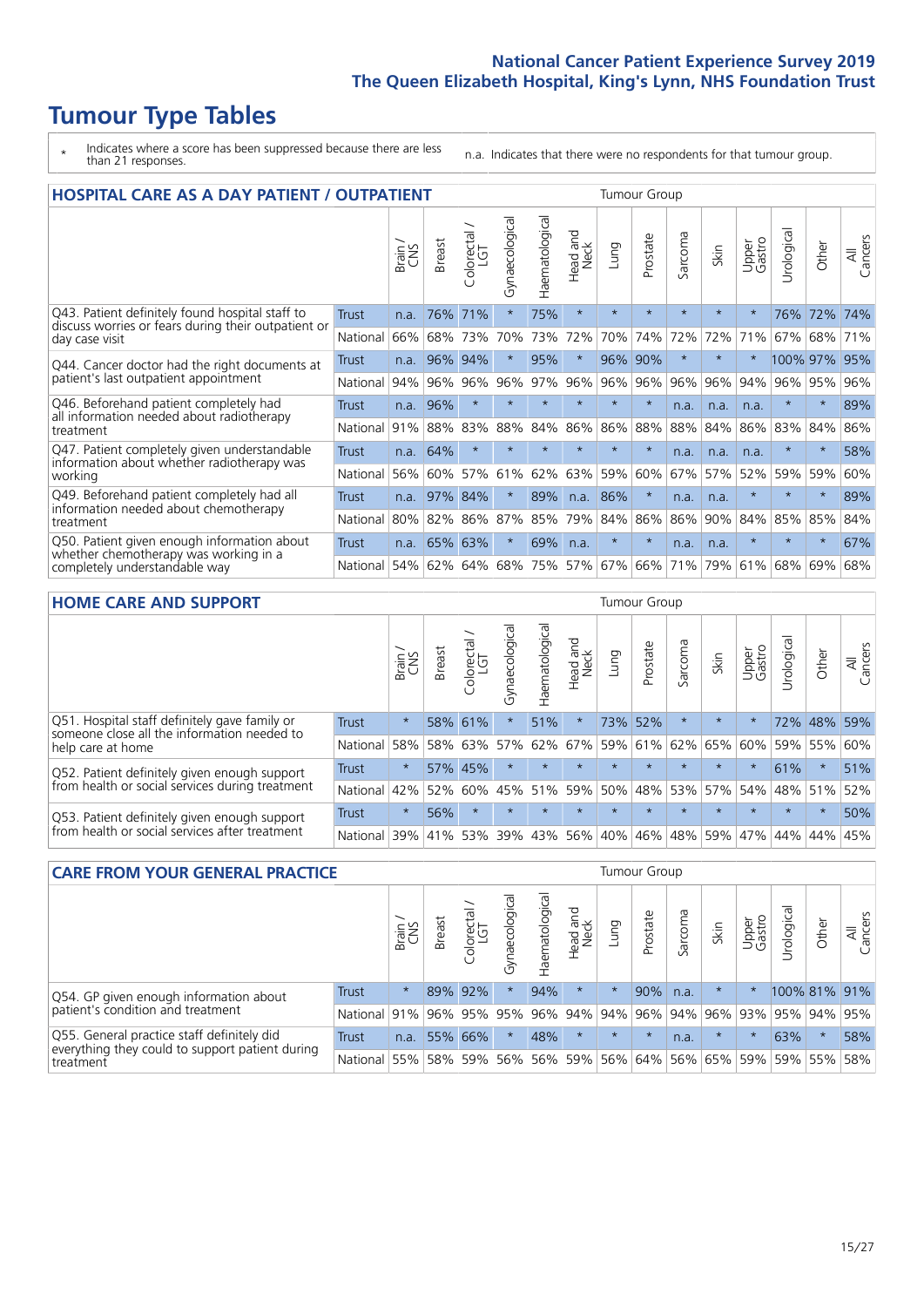# **Tumour Type Tables**

- \* Indicates where a score has been suppressed because there are less than 21 responses.
- n.a. Indicates that there were no respondents for that tumour group.

|  |  |  | <b>YOUR OVERALL NHS CARE</b> |
|--|--|--|------------------------------|
|--|--|--|------------------------------|

| <b>YOUR OVERALL NHS CARE</b>                                                                             |              |         |               |                   |                |                |                         |         | <b>Tumour Group</b> |         |         |                 |            |       |                |  |  |  |  |  |
|----------------------------------------------------------------------------------------------------------|--------------|---------|---------------|-------------------|----------------|----------------|-------------------------|---------|---------------------|---------|---------|-----------------|------------|-------|----------------|--|--|--|--|--|
|                                                                                                          |              | Brain   | <b>Breast</b> | Colorectal<br>LGT | Gynaecological | Haematological | aad and<br>Neck<br>Head | Lung    | Prostate            | Sarcoma | Skin    | Upper<br>Gastro | Urological | Other | All<br>Cancers |  |  |  |  |  |
| Q56. Different people treating and caring for                                                            | Trust        | $\star$ | 83%           | 67%               | $\star$        | 71%            | $\ast$                  | 57%     | 72%                 | $\ast$  | $\star$ | $\star$         | 88%        | 79%   | 75%            |  |  |  |  |  |
| patient always work well together to give best<br>possible care                                          | National     | 60%     |               | 73% 73%           | 69%            | 75%            | 73%                     | 73%     | 75%                 | 70%     | 79%     | 69%             | 74%        | 68%   | 73%            |  |  |  |  |  |
| Q57. Patient given a care plan                                                                           | Trust        | $\star$ | 55% 26%       |                   |                | 24%            | $\star$                 | $\star$ | $\star$             | $\star$ | $\star$ | $\star$         | 38%        | 32%   | 37%            |  |  |  |  |  |
|                                                                                                          | National     | 36%     | 41%           | 40%               | 34%            | 36%            | 39%                     | 36%     | 40%                 | 34%     | 44%     | 36%             | 33%        | 31%   | 38%            |  |  |  |  |  |
| Q58. Overall the administration of care was good<br>or very good                                         | Trust        | $\star$ | 95%           | 82%               | 86%            | 86%            | $\ast$                  | 86% 88% |                     | $\ast$  |         |                 | 93%        | 89%   | 89%            |  |  |  |  |  |
|                                                                                                          | National     | 85%     | 90%           | 88%               | 87%            | 91%            | 90%                     | 90%     | 88%                 | 88%     | 90%     | 86%             | 85%        | 87%   | 89%            |  |  |  |  |  |
| Q59. Patient felt length of time for attending<br>clinics and appointments for cancer was about<br>right | Trust        | n.a.    | 79%           | 62%               | 67%            | 52%            | $^\star$                | 79% 73% |                     | $\star$ | $\star$ |                 | $90\%$     | 91%   | 74%            |  |  |  |  |  |
|                                                                                                          | National     | 58%     |               | 68% 73%           | 66%            | 66%            | 71%                     | 71%     | 76%                 | 68%     | 73%     | 66%             | 75%        | 64%   | 69%            |  |  |  |  |  |
| Q60. Someone discussed with patient whether<br>they would like to take part in cancer research           | Trust        | $\star$ | 44%           | 27%               | $\star$        | 26%            | $\ast$                  | 21% 40% |                     | $\star$ | $\ast$  | $\star$         | 14%        | 14%   | 28%            |  |  |  |  |  |
|                                                                                                          | National     | 42%     | 30%           | 32%               | 31%            | 33%            | 21%                     | 34%     | 31%                 | 36%     | 20%     | 36%             | 21%        | 32%   | 30%            |  |  |  |  |  |
| Q61. Patient's average rating of care scored from                                                        | <b>Trust</b> | $\star$ | 9.1           | 8.6               | 8.5            | 8.7            | $\ast$                  | 8.7     | 8.4                 | $\star$ | $\star$ | $\star$         | 9.0        | 8.7   | 8.8            |  |  |  |  |  |
| very poor to very good                                                                                   | National     | 8.6     | 8.9           | 8.8               | 8.7            | 8.9            | 8.8                     | 8.8     | 8.8                 | 8.8     | 8.9     | 8.7             | 8.7        | 8.7   | 8.8            |  |  |  |  |  |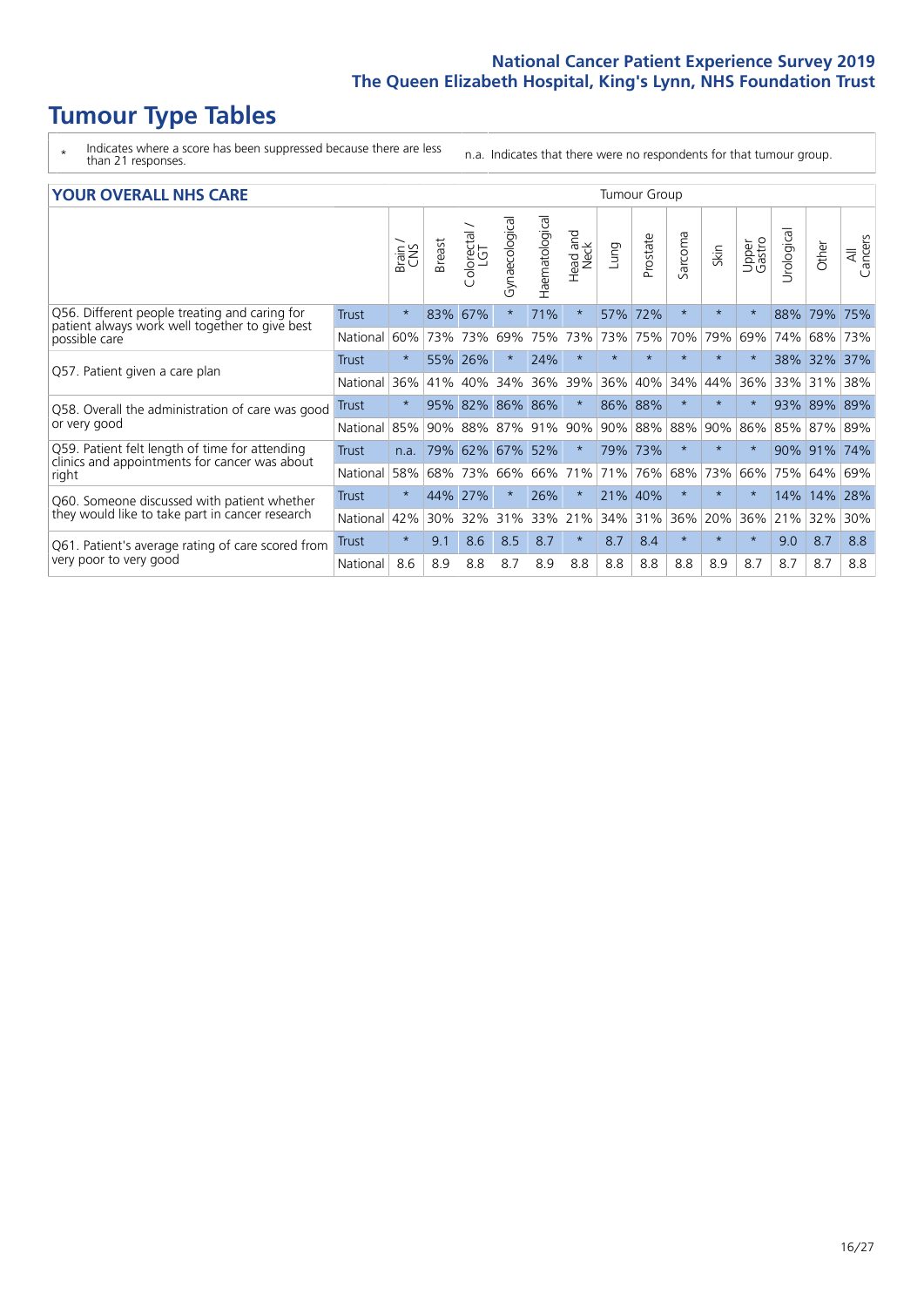### **Year on Year Charts**





#### **DIAGNOSTIC TESTS**





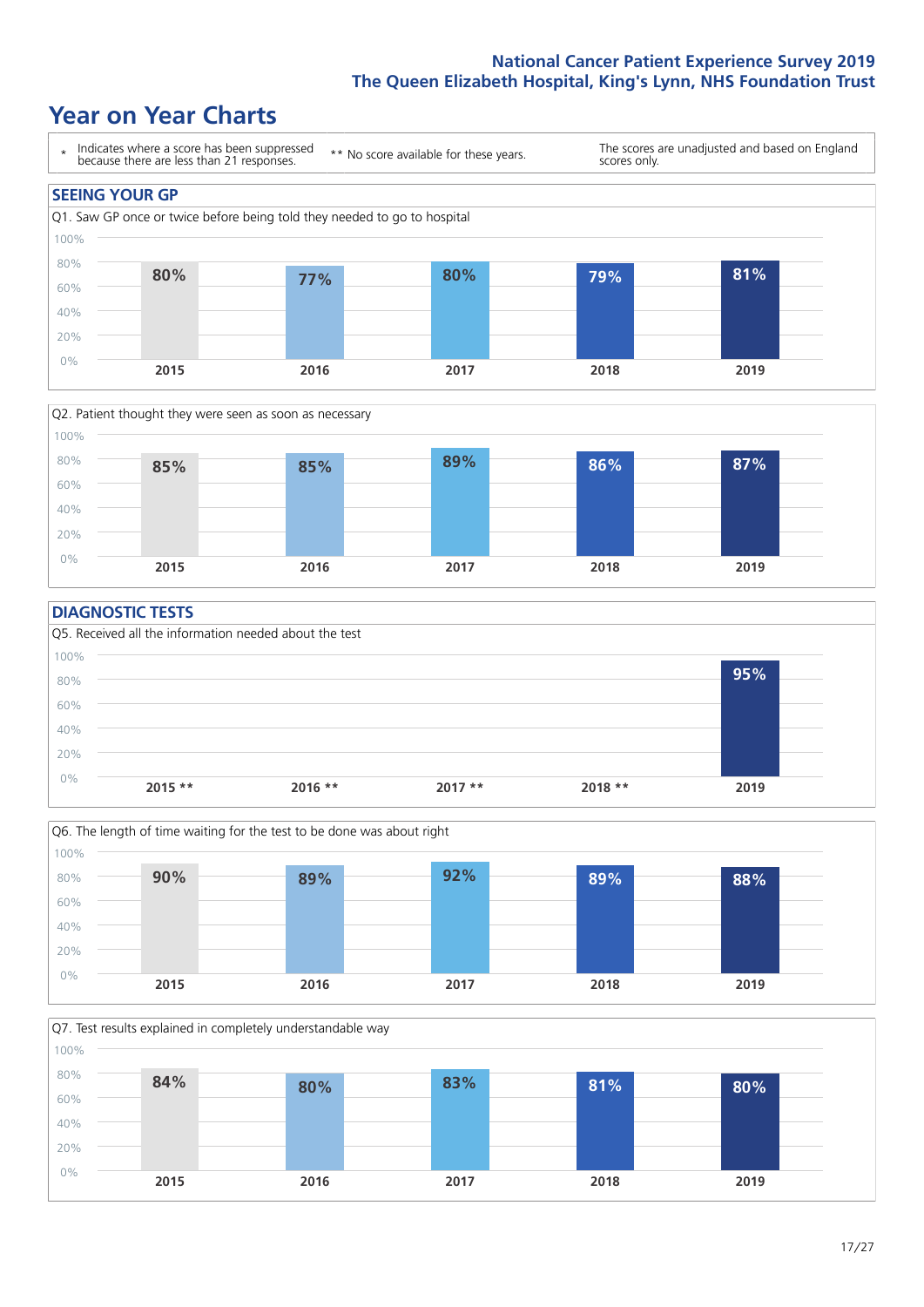







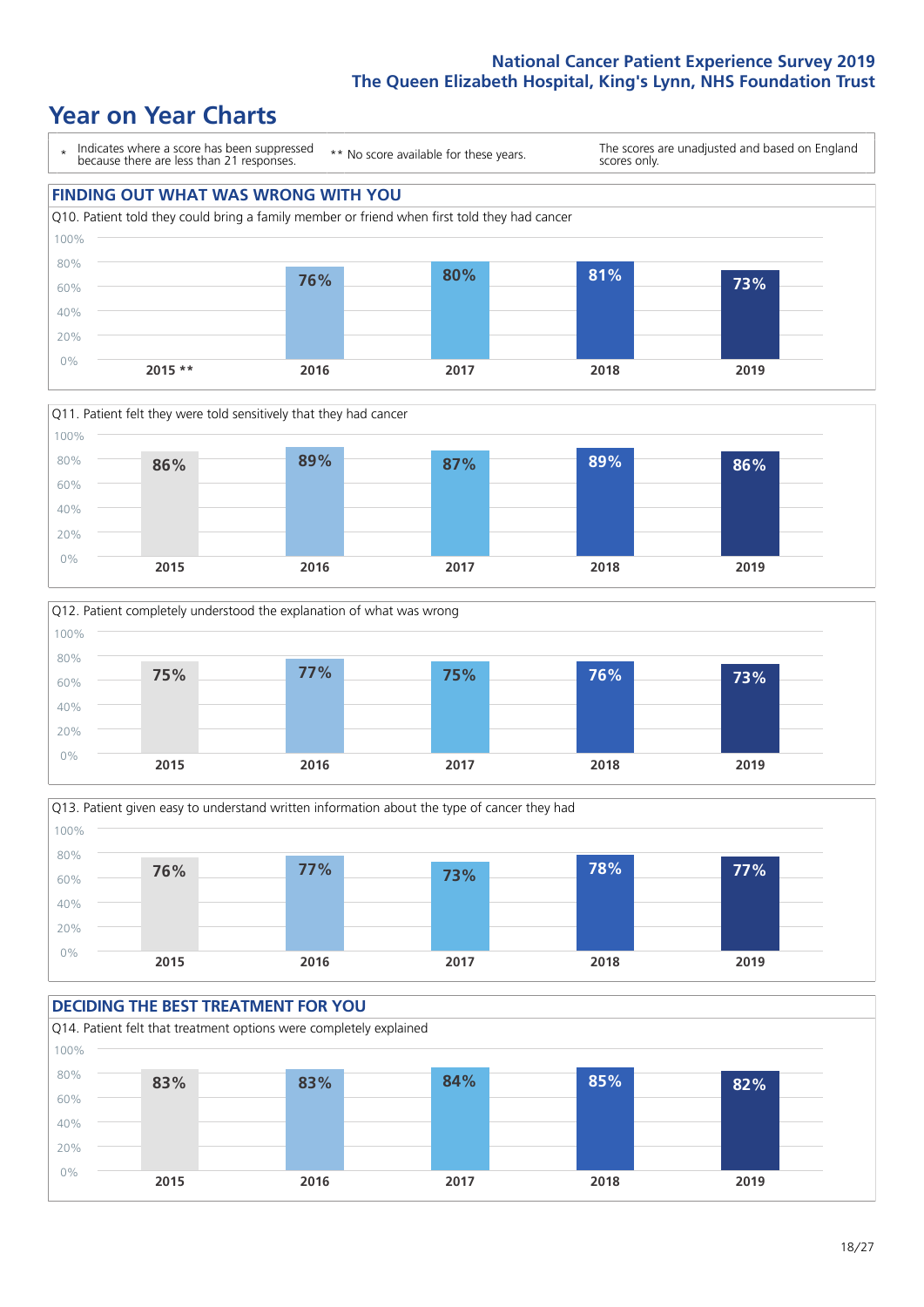





Q18. Patient definitely involved as much as they wanted in decisions about care and treatment  $0%$ 20% 40% 60% 80% 100% **2015 \*\* 2016 \*\* 2017 \*\* 2018 \*\* 2019 82%**

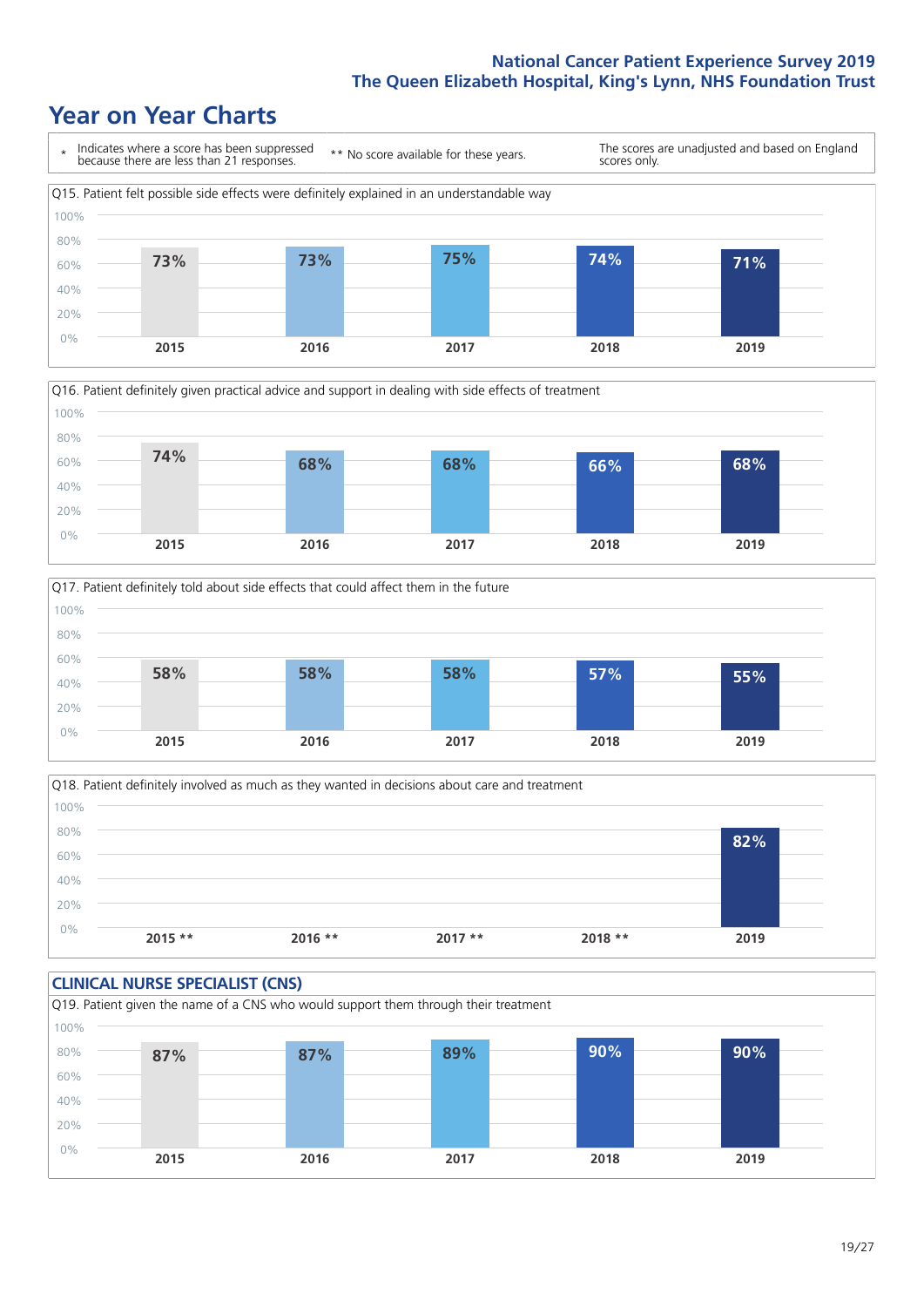







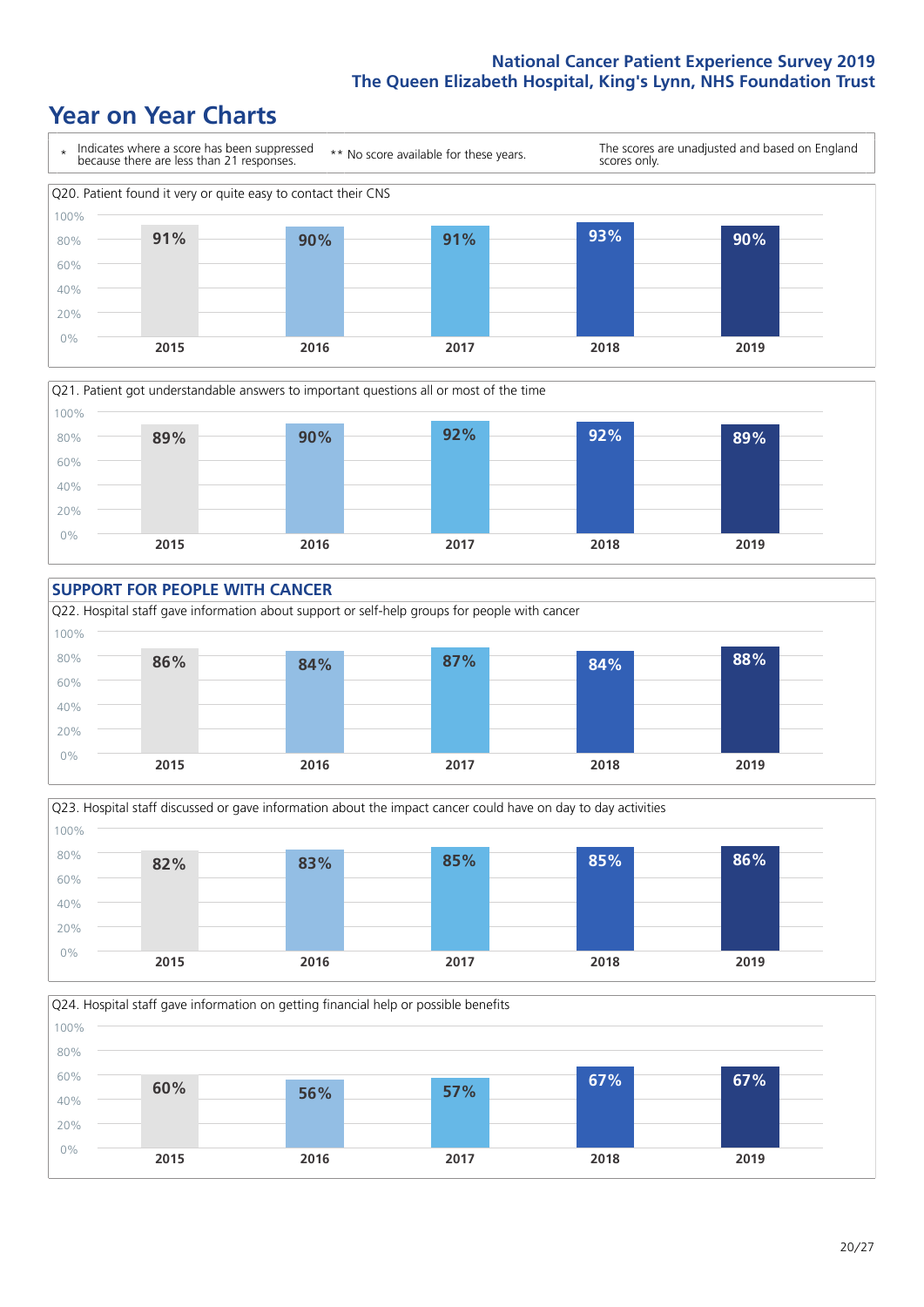### **Year on Year Charts**



#### **OPERATIONS**





### **HOSPITAL CARE AS AN INPATIENT** Q30. Hospital staff didn't talk in front of patient as if patient wasn't there 0% 20% 40% 60% 80% 100% **2015 \*\* 2016 \*\* 2017 \*\* 2018 \*\* 2019 81%**

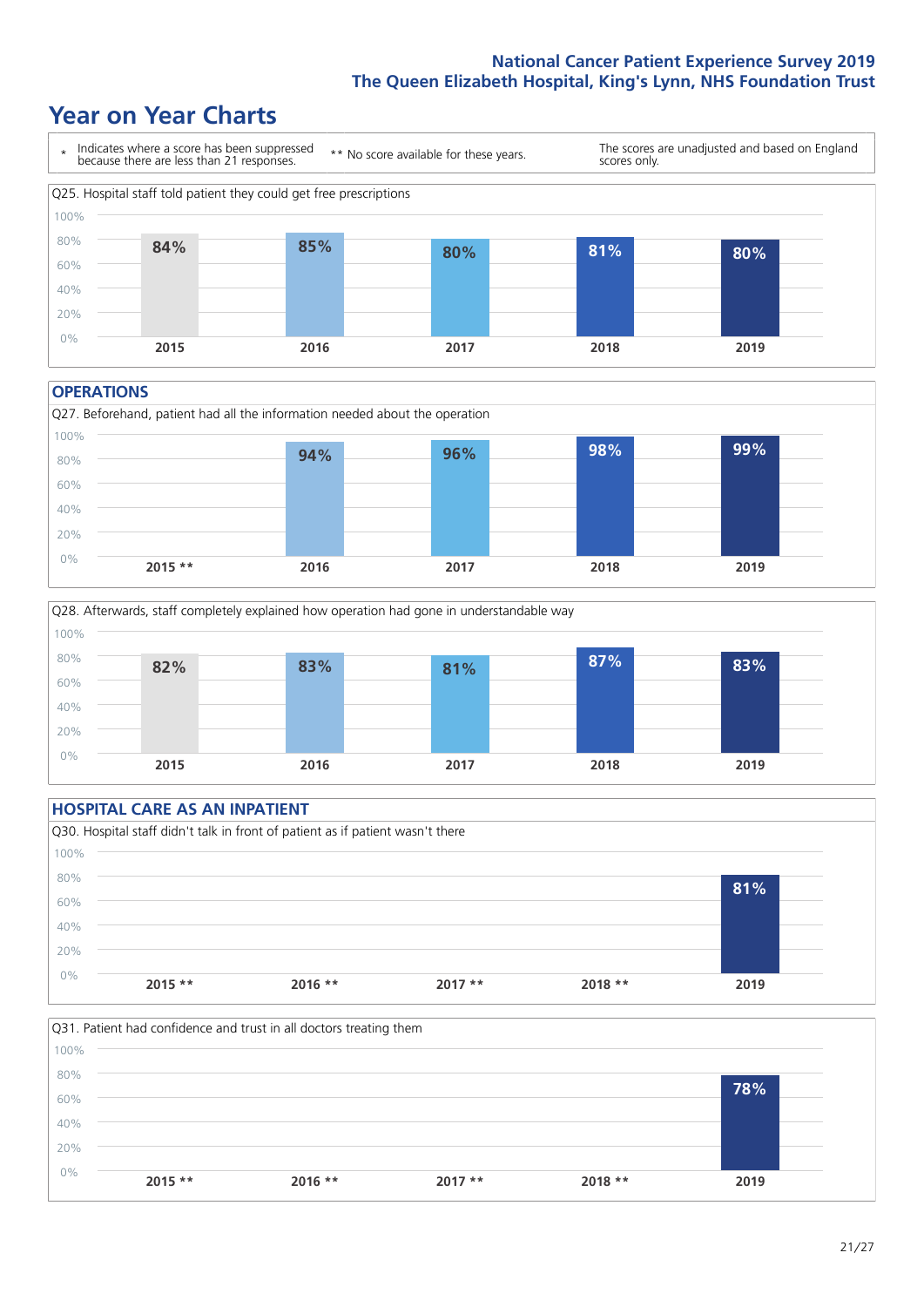







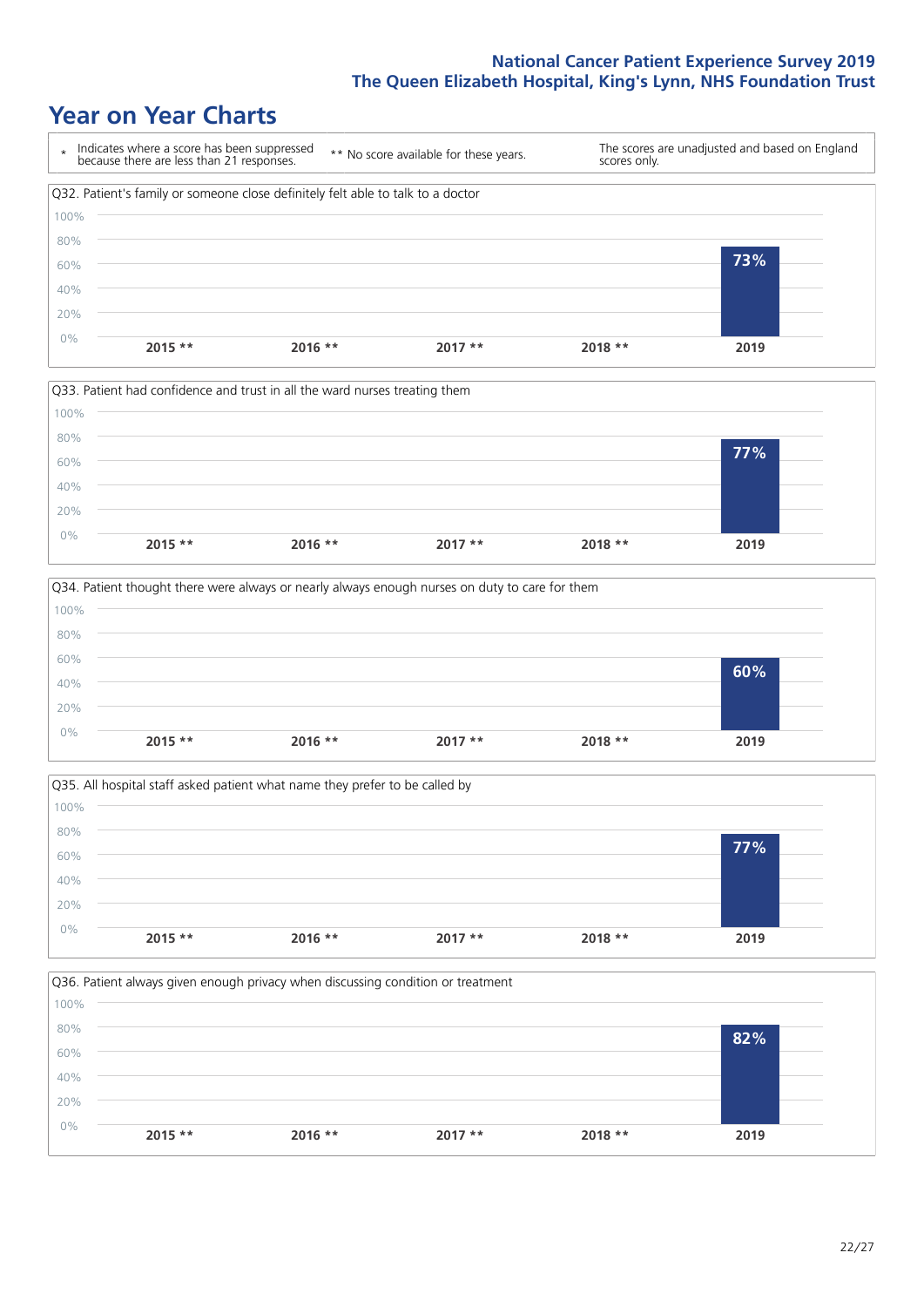







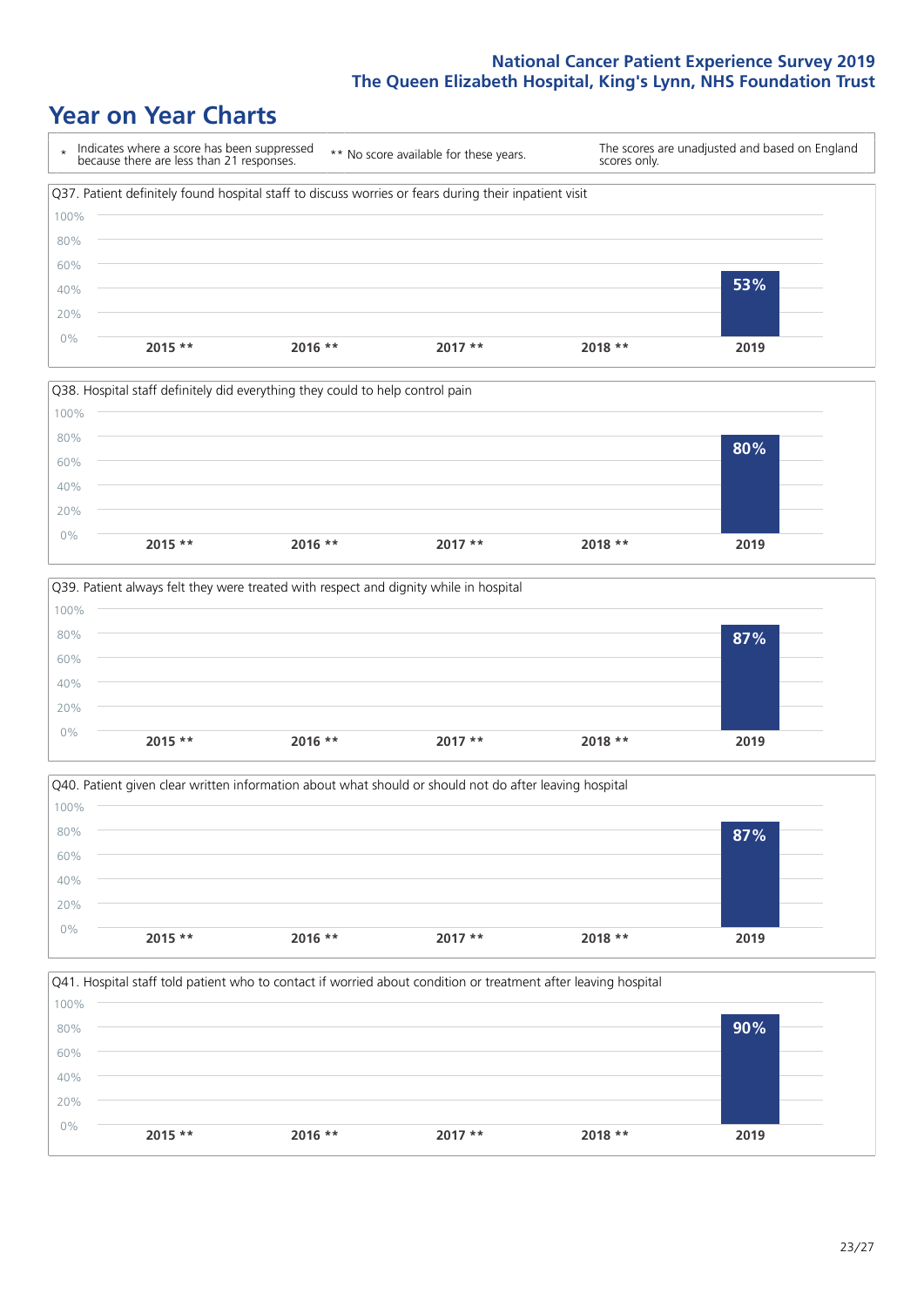### **Year on Year Charts**

\* Indicates where a score has been suppressed because there are less than 21 responses.

\*\* No score available for these years.

The scores are unadjusted and based on England scores only.









Q49. Beforehand patient completely had all information needed about chemotherapy treatment 100%

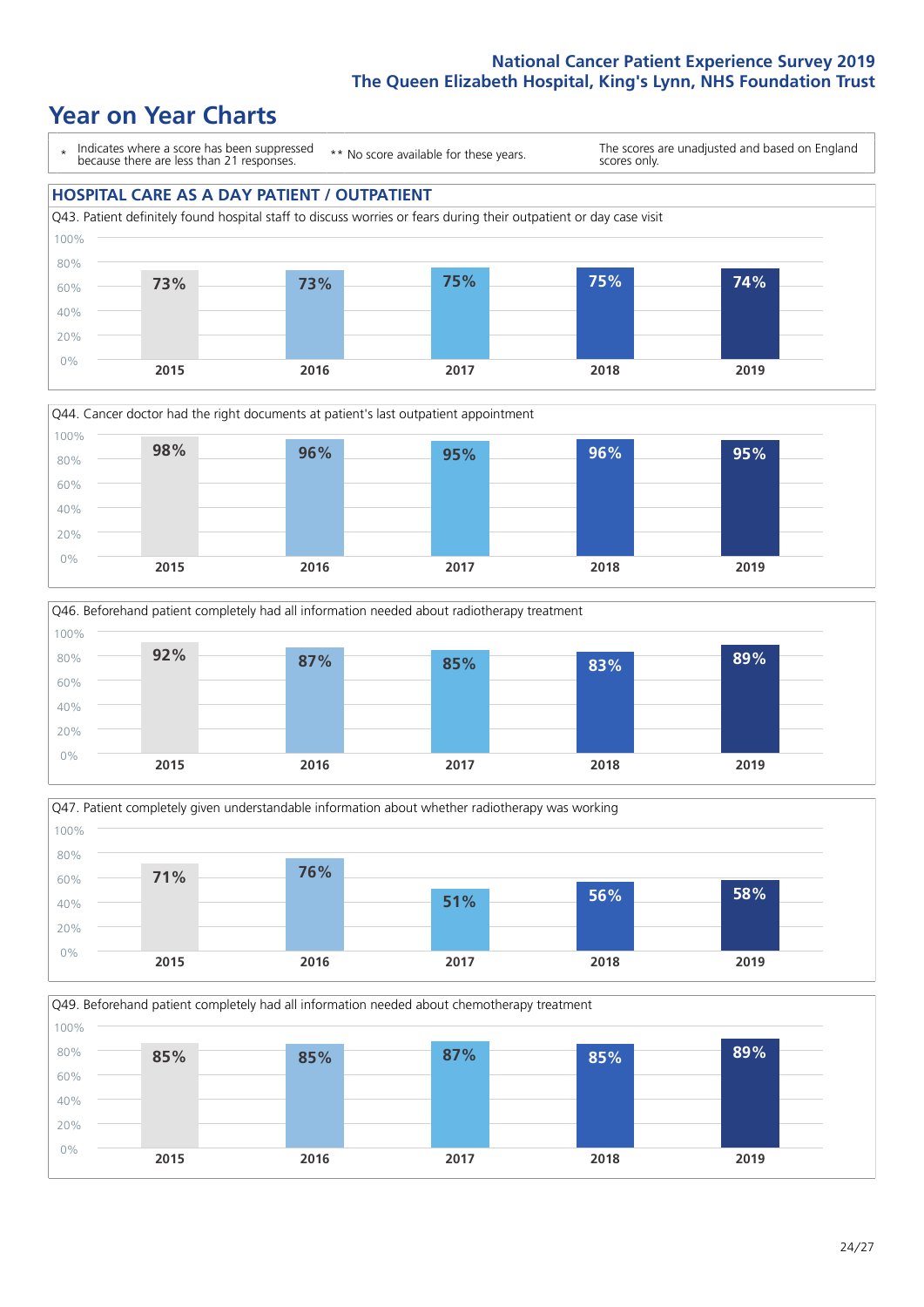### **Year on Year Charts**



#### **HOME CARE AND SUPPORT**







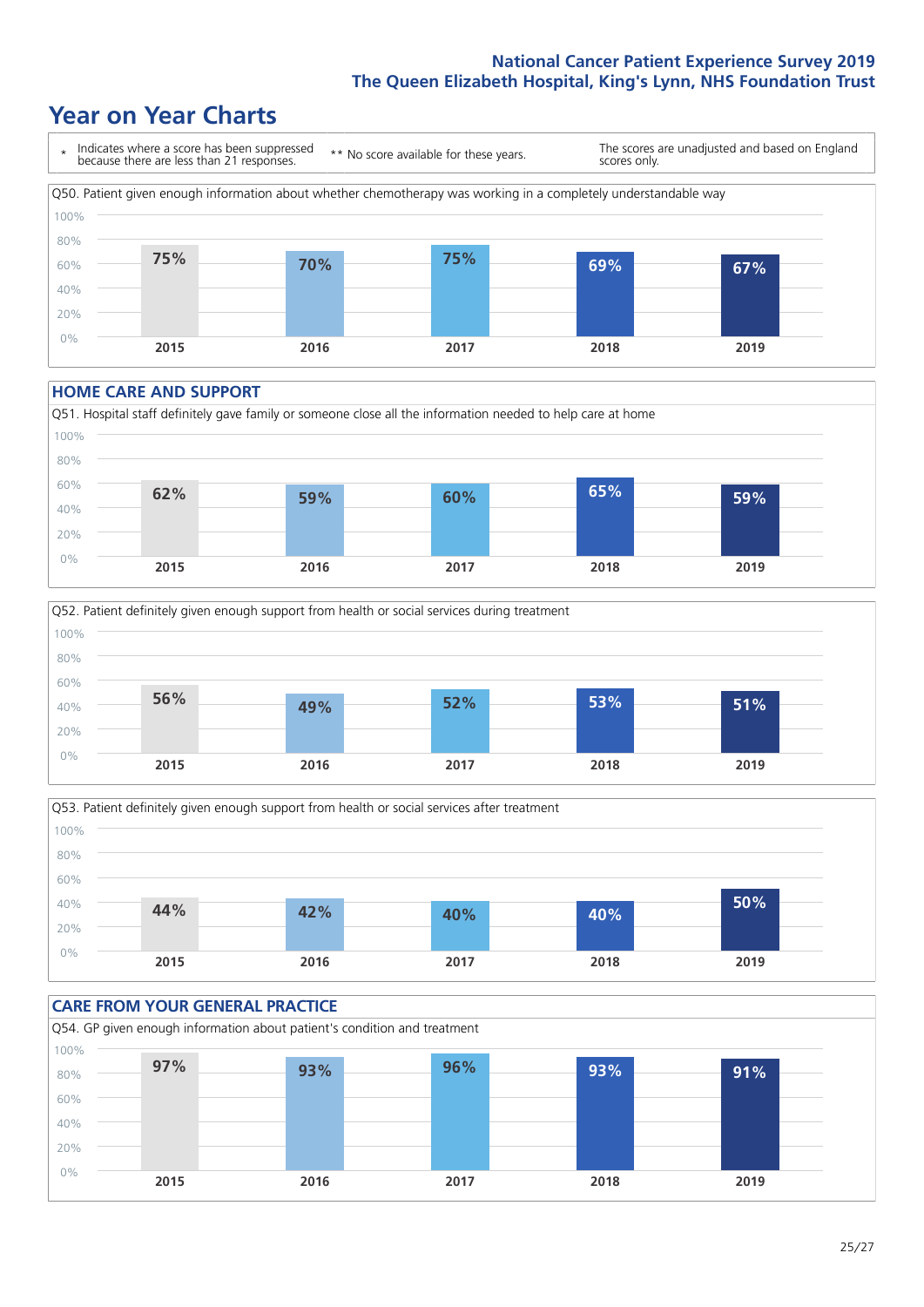### **Year on Year Charts**



#### **YOUR OVERALL NHS CARE**







Q59. Patient felt length of time for attending clinics and appointments for cancer was about right